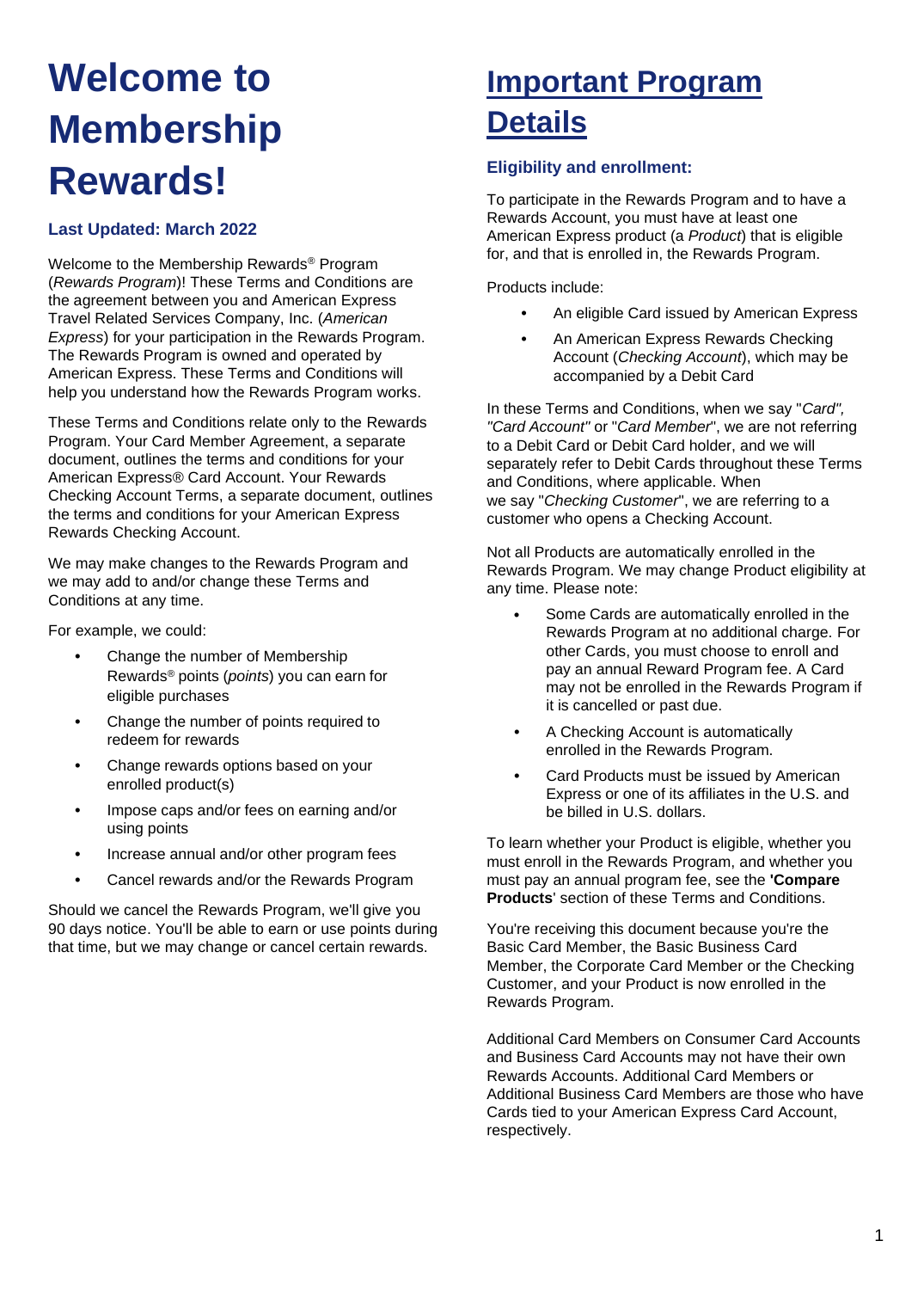#### **Rewards account linking:**

If you have multiple Products (Consumer Cards, Business Cards, Corporate Cards, Checking Accounts), we may automatically link them all to the same Rewards Account.

If you would like to link or delink any of the Rewards Accounts associated with your Products, you may contact us to do so.

If you are a Checking Customer and you do not have a Card linked to your Rewards Account, your use of points is limited to Redeem for Deposits, which is further described in **'Program Terms & Conditions for Checking Accounts'** section of these Terms and Conditions. You do not have access to all the different ways to use points. We may continue to update the different ways in which you may use points.

Corporate Cards issued to more than one individual may not be linked to a single Rewards Account.

#### **You agree that:**

- When you use points to redeem for rewards, you release American Express and all its affiliates from liability for your use of points, for the reward and how you use it, and for your participation in the Rewards Program.
- We and participating retailers aren't responsible for replacing any lost, stolen or damaged certificates, tickets or gift cards.
- Generally, you can't use points, and we may cancel your Rewards Account, if your Productis in restricted status, cancelled or past due, or there is a return payment outstanding. Reference the **'Lose Points'** sections of these Terms & Conditions to learn more.
- You're responsible for learning about and paying any federal, state or local taxes that may apply to earning or using points.
- Points don't belong to you and are not your property. You can't transfer them to someone else's Rewards Account, you can't sell them, and you can't pass them on as part of a legal action, such as a divorce, an inheritance or bankruptcy.
- The value of points varies according to how you choose to use them. To learn more, visit **[membershiprewards.com/pointsinfo](https://global.americanexpress.com/rewards/calculator)**

## **Program Terms & Conditions for Card Members**

If you have a Card Account, this section, **'Program Terms & Conditions for Card Members'** applies to you. If you also have a Checking Account, please make sure you read this section as well as **'Program Terms & Conditions for Checking Accounts'.**

### **Earn Points**

#### **Conditions for earning points:**

Card Members will earn one point for every dollar of spend on an eligible purchase using an enrolled Card, except that some Corporate Card Members enrolled in the Rewards Program will earn one point for every two dollars, charged on the Corporate Card, depending on the earn rate selected by the company for its employees enrolled in the Rewards Program. The earn rate selected will apply to all eligible purchases made on the Corporate Card.

An eligible purchase is anything **except:**

- Cash advances and cash equivalents
- Person-to-person transactions
- Balance transfers
- Express Cash or Corporate Express Cash
- Purchases of traveler's checks
- American Express Gift Cards bought online
- Purchases or reloading of prepaid cards
- Fees or interest charges
- Fees for any Card Member or account services you enroll in
- Rewards Program fees and charges
- Purchases covered by points or other rewards

You earn points for eligible purchases only if we receive timely payment of the minimum amount due on your enrolled Card Account billing statement.

#### **Conditions for earning extra points:**

Check the **'Compare Products'** section of these Terms and Conditions to see if your Card earns extra points for certain purchases. Or check your online account to see which of your recent purchases earned extra points.

Merchants are assigned codes based on what they primarily sell. We group certain merchant codes into categories that are eligible to earn additional points. A purchase with a merchant will not earn additional points if the merchant's code is not included in an additional points category.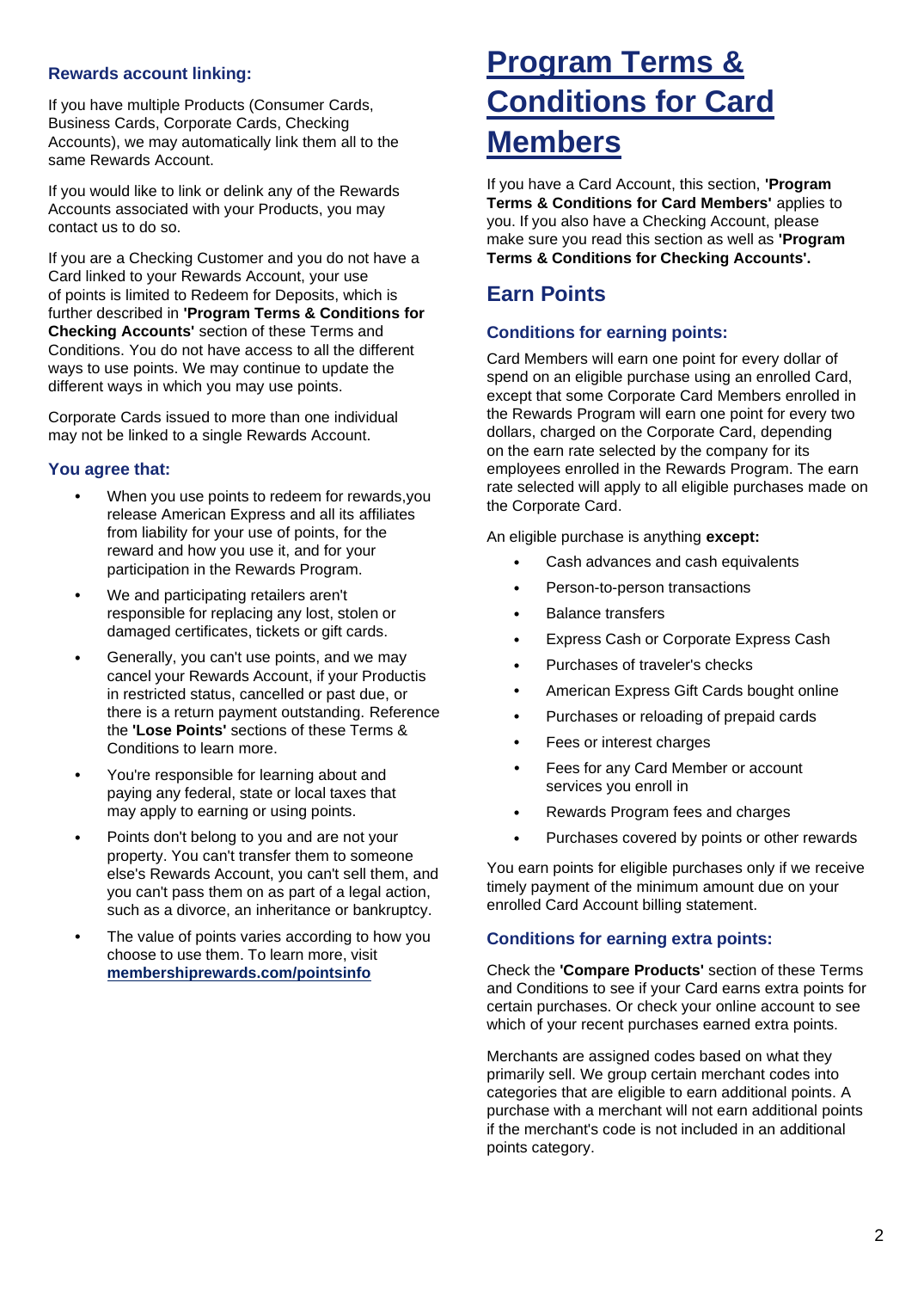You may not receive additional points if we receive inaccurate information or are otherwise unable to identify your purchase as eligible for an additional points category. For example, you may not receive additional points when:

- a merchant uses a third-party to sell their products or services; or
- a merchant uses a third-party to process or submit your transaction to us (e.g., using mobile or wireless card readers); or
- you choose to make a purchase using a thirdparty payment account or make a purchase using a mobile or digital wallet.

For questions about additional points on a purchase, call the number on the back of your Card. Please visit **[americanexpress.com/rewards-info](https://www.americanexpress.com/en-us/benefits/rewards/rewards-information/index.html)** for more information about rewards.

#### **Buy points**

You can't buy and bank points for future rewards, but you may be able to buy them when you're in the process of using points and you don't have enough. The charge for the points you buy will appear on your Card Account.

#### **Conditions for buying points:**

- 1,000 points for \$25
- A minimum of 1,000 points at a time and only multiples of 1,000 (for example, you'd buy 2,000 points instead of 1,750)
- Up to 100,000 or 500,000 points each calendar year, depending on your Card

Corporate Card Members can't buy points. Check the '**Compare Products**' section of these Terms and Conditions to see whether you can buy points, and how many points you can buy each year.

### **Use Points**

#### **Transfer points to frequent customer programs**

You may be able to transfer points to participating partner loyalty programs, like those offered by airlines and hotels. The partner loyalty program account must be in your name or the name of an Additional Card Member on your Card Account. An Additional Card must be issued to the Additional Card Member at least 90 days prior to linking your program account to that Additional Card Member's partner loyalty account. Check the **'Compare Products'** section of these Terms and Conditions to see if you can transfer points.

Once you transfer points, the partner loyalty program's terms and conditions apply. Since we have no control over these programs, you're responsible for understanding all guidelines and restrictions before

transferring points. For most partner loyalty programs, 1,000 Membership Rewards points will equal 1,000 miles, points or credits.

#### **The exceptions are:**

- Aeromexico:  $1,000$  points =  $1,600$  Club Premier points
- Hilton: 1,000 points =  $2,000$  Hilton Honors points
- JetBlue Airways: 250 points = 200 JetBlue TrueBlue® points; must be transferred in 50 point increments

You'll pay an excise tax offset fee (\$0.0006 per point, up to \$99) for points transferred to a U.S. airline frequent flyer program. This fee offsets the federal excise tax we must pay when you transfer points. It may be more or less than the actual amount of the excise tax we pay on any individual transfer.

If you book a flight using frequent flyer miles, it won't be charged to your Card Account. This means you won't receive insurance and other benefits that may apply when you charge a flight to your Card Account.

If an airline loyalty program stops participating in the Rewards Program, we may limit the number of points you can transfer to that loyalty program before its participation ends. This limit will be at least 100,000 points.

## **Useful Tips:**

- 1. To transfer points, you must first link your partner loyalty program account to your Rewards Account.
- 2. Then choose the number of points you want to transfer. In most cases, you must transfer a minimum of 1,000 points, and only in multiples of 1,000 points.
- 3. Before booking tickets or hotel stays using the points you moved, be sure the points have transferred. Typically, it takes 48 hours to process the transfer but some programs delay posting points to your partner loyalty account.
- 4. Points you've transferred to a partner loyalty program account can't be converted back into Membership Rewards points.
- 5. Partner loyalty programs may make changes to their award levels, blackout dates, capacity controls or terms and conditions at any time. We are not responsible for telling you about any changes the partner loyalty programs may make.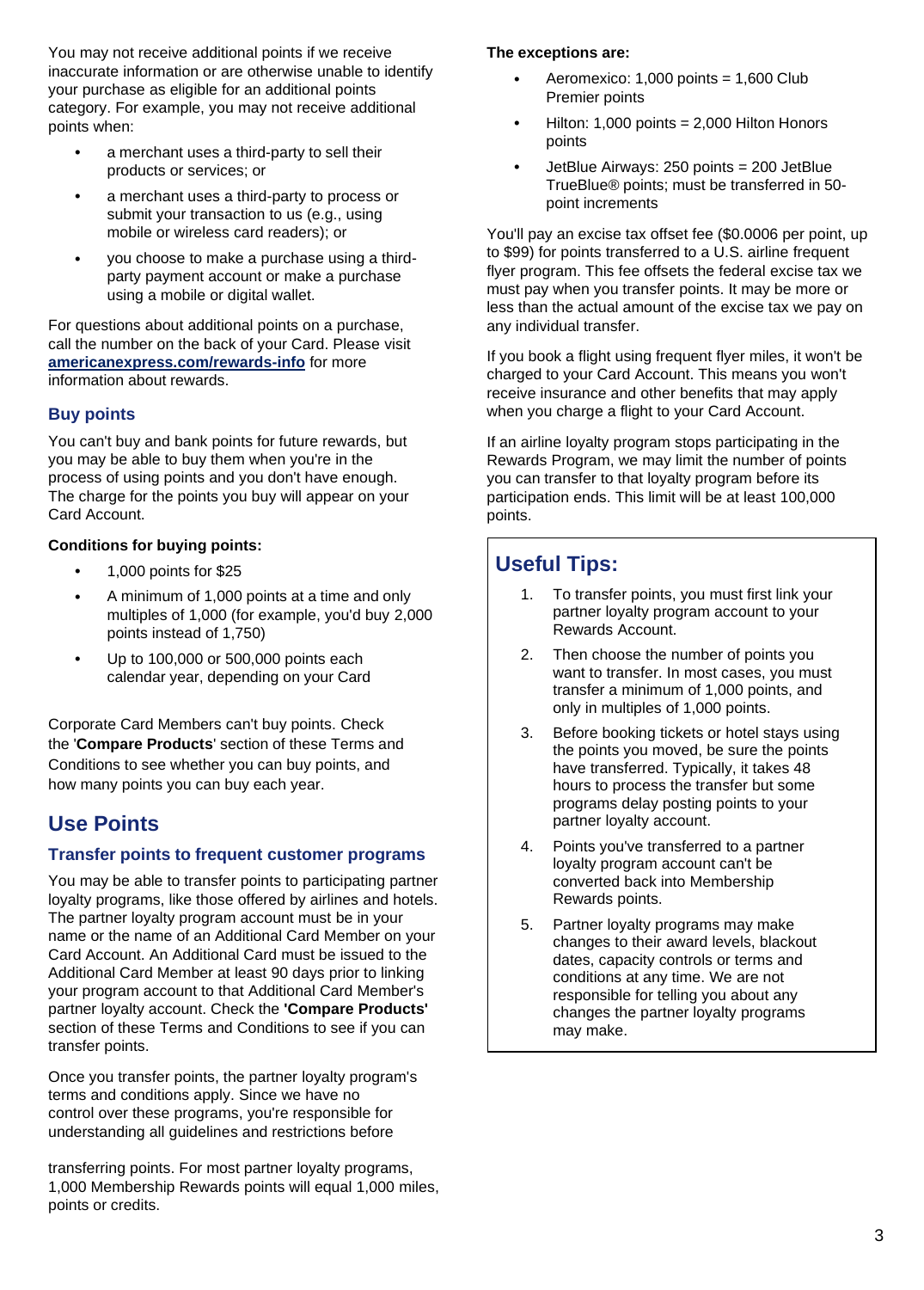#### **Use Pay with Points**

You can use Pay with Points for purchases with your Card in many places - American Express Travel, Amazon.com, Ticketmaster, Best Buy and other retailers.

#### **When you use Pay with Points anywhere but Amazon.com, we will:**

- Charge your Card Account for the purchase
- Deduct the points from your Rewards Account
- Apply a credit to your Card Account to reflect the points used

If the points you used don't cover the full cost of the purchase, the difference will remain charged to your Card Account.

The credit to your Card Account may appear during a different billing cycle than the charge for the purchase. Even if you expect a credit on a future billing statement, you must pay the minimum amount due on each billing statement by the due date.

If you use a Pay Over Time feature (such as Pay Over Time Direct on a Consumer Card) for a purchase using Pay with Points, the billing statement credit you get may not be applied to that feature. Instead, it might be applied to your Pay in Full Balance. If you think this has happened, please call us at the number on the back of your Card.

Some Pay with Points rewards have required minimums, as follows:

- American Express Travel: 5,000 points
- AXS: 2,000 points
- Ticketmaster: 2,000 points

#### **Use points at Amazon.com**

In addition to these Terms and Conditions, the terms and conditions for Shop With Points at Amazon.com apply to eligible purchases made with points at Amazon.com.

#### **How it works:**

- 1. Save your Card Account to your Amazon.com account and then use it at least once. Once you do this, your Rewards Account will be linked to your Amazon.com account, information about your Rewards Account will be shared with Amazon, and you'll be able to see your points balance.
- 2. You may use points to cover some or all of an eligible purchase at Amazon.com. When you use points to cover your entire purchase, we'll charge the purchase to your Card Account, deduct the points you used from your Rewards Account, and apply a credit to your Card Account to reflect the points used.
- 3. When you use points to cover only part of your purchase, we'll separately charge the portion of

your purchase that you didn't cover with points to your Card Account after the purchase ships.

#### **For example:**

If you spend \$500 and use points to cover \$300, we'll:

- Charge your Card Account \$300
- Apply a \$300 credit to your Card Account
- Charge your Card Account \$200 after your purchase ships

Returns are subject to Amazon.com's policies and must be authorized by Amazon.com before we can credit your Card Account or return any points to your Rewards Account.

#### **Use points for taxi fares**

You can use points for fares (including tips) in certain taxis in New York City. When you do, we will charge and credit your Card. We also will deduct points from your Rewards Account, as described above for Pay with Points - except that the points you use must cover the full amount of the fare plus tip.

The points required may vary for future rides. If you don't want to see this Use Points option and your points balance when using your Card in a participating taxi, please call the number on the back of your Card.

#### **Use points for gift certificates and cards**

You can use points to get gift certificates and cards from a variety of merchants. Or you can get American Express Gift Cards to use anywhere American Express is accepted.

#### **Before using points to get certificates or gift cards, you need to know:**

- Gift cards and certificates have no cash value. You can't exchange them for cash or get a cash return for any unused amount (unless the gift card or certificate says otherwise). Each also may have specific terms, conditions or restrictions that apply.
- Retailers choose whether to accept gift certificates and cards. Most require original cards or certificates; photocopies aren't acceptable.
- You may be able to combine cards and certificates you get with points, but they can't be combined with other promotional offers.
- You can't use gift cards or certificates to pay for purchases you've already made or in places where gift cards or certificates are illegal. You also can't use gift cards or certificates to pay any existing account balance.
- We can't ship American Express Gift Cards to Vermont or Hawaii.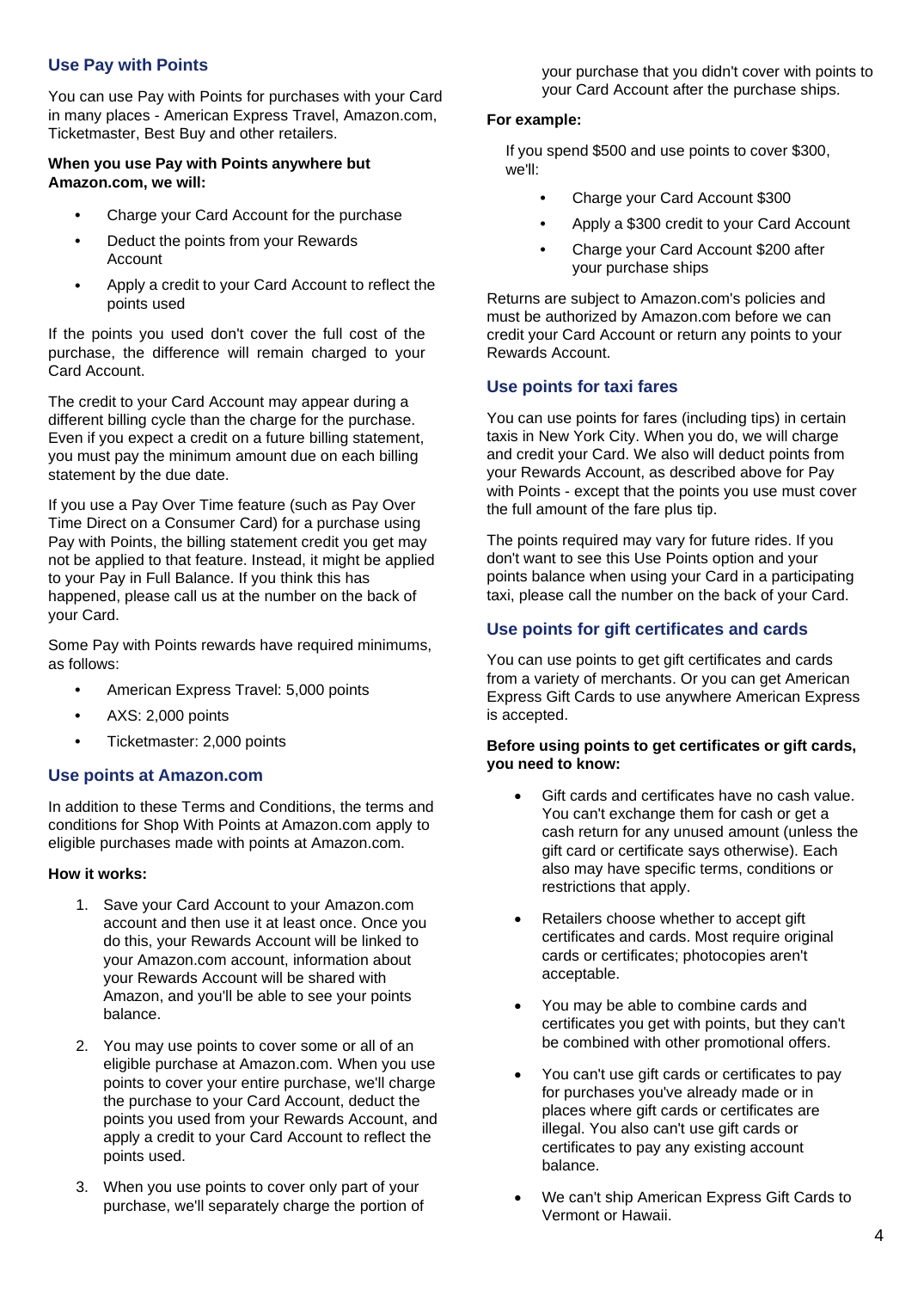## **Useful Tips:**

- 1. You can only use points for American Express Gift Cards when you purchase them online. You must have at least 1,000 points in your Rewards Account to get started.
- 2. Most gift cards arrive within 7 business days. If you need them sooner, you may be able to choose faster delivery for a fee.
- 3. The funds on an American Express Gift Card don't automatically expire after the Valid Thru date printed on the card. If you still have funds on your gift card after this date, call the customer service number on or with the gift card to get a replacement.

#### **Use points for your American Express charges**

You can use points to cover eligible charges on your Card Account only if you're the Basic Card or Basic Business Card Member. You also may be able to use points for this purpose if you're the Account Manager or Rewards Manager for a Card Account. Corporate Card Members are not eligible.

The list of eligible charges can change from time to time without notice. We do not have to make any charges eligible for you to cover with points.

#### **Generally, an eligible charge is one that:**

- Occurs in the U.S. or in a U.S. territory
- Appears in your recent activity online or in your current billing statement
- Has never been disputed
- Is at least \$1

You may use points only toward the entire amount of an eligible charge.

We'll deduct the points from your Rewards Account right away and we'll credit your Card Account within 48 hours.

If we process the credit after your Card Account's closing date, it will not appear until your next billing statement. In this case, you must still pay the minimum amount due on your current Card billing statement by the due date.

#### **When you return a reward**

When you return a reward you got with points, you'll either get the points back in your Rewards Account or get a credit on your Card Account. If you get a credit, you may be able to change it back into points. Ask us at 1-800-AXP-EARN (297-3276).

## **Program Terms & Conditions for Checking Accounts**

If you have a Checking Account, this section, **'Program Terms & Conditions for Checking Accounts'** applies to you. If you also have a Card Account, please make sure you read this section as well as **'Program Terms & Conditions for Card Members**'.

If you have a Checking Account and you do not have an eligible Card linked to the same Rewards Account, your use of points is limited to Redeem for Deposits. You do not have access to all the different ways to use points that are described in the **'Program Terms and Conditions for Card Members'**. We may continue to update the different ways you may use points.

### **Earn Points**

You'll earn one point for every two dollars you spend on an eligible purchase using the Debit Card. You will not earn points on any other Checking transaction.

An eligible purchase is anything **except:**

- Cash withdrawal at point-of-sale
- Cash equivalents
- Fees for account services
- ATM withdrawals and deposits

This list of eligible purchase exclusions is subject to change at any time, without notice.

### **Use Points**

#### **Use Redeem for Deposits for a deposit into your Checking Account**

You can redeem points for a deposit into your Checking Account. Account Managers and Rewards Managers are not eligible to initiate redemptions for deposits.

To use points for a deposit, your Checking Account must not be in restricted status or cancelled. Your linked Card Accounts must not be past due or have a returned payment outstanding.

You can use points for a deposit at the rate of 1,000 points for an \$8 deposit.

#### **How it works:**

- Points will immediately be deducted from your Rewards Account
- American Express will make a deposit into your Checking Account within 48 hours

All redemptions are final and cannot be reversed. There is no minimum number of points needed to use Redeem for Deposits.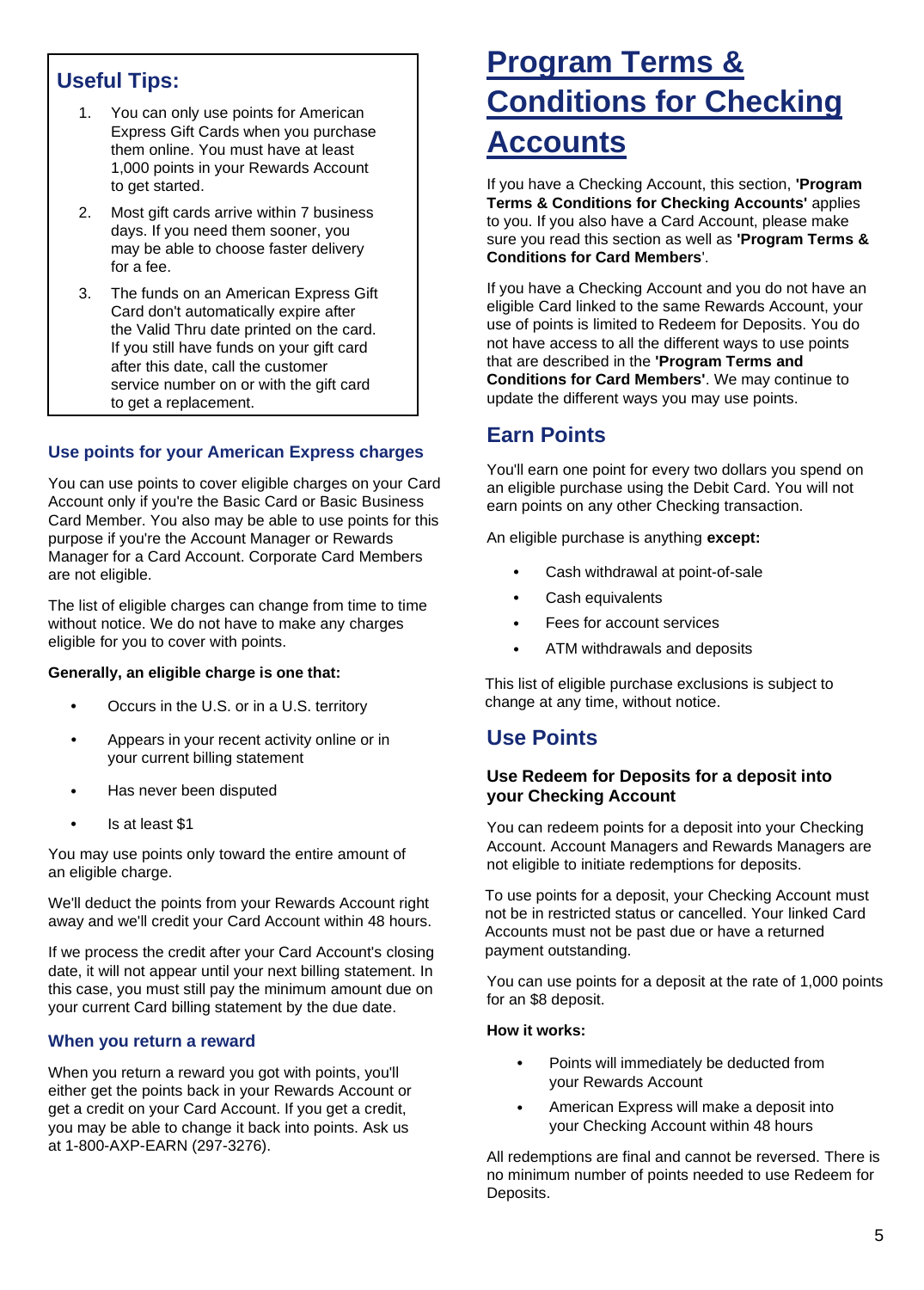If your Card Account and Checking Account are not linked to the same Rewards Account, you can contact us so that we can link your Products to the same Rewards Account. You can also contact us to delink any of the Rewards Accounts associated with your Products.

## **Lose Points**

This section of the Terms and Conditions applies whether you have a Card Account, a Checking Account, or both a Card Account and Checking Account enrolled in the Rewards Program.

When you return a purchase that you paid for with your enrolled Product, the statement credit you'll receive will cause a corresponding deduction of the points you earned from your Rewards Account.

#### **When you make a late payment on your Card Account**

You must make timely payment of the minimum amount due on your Card Account billing statement. If you don't, you may forfeit all the points that you earned from that Card Account during the period covered by the billing statement.

If your Card Account is a Consumer Card Account or a Business Card Account, you must pay the amount due on your billing statement so that we receive your payment by the Payment Due Date shown on that billing statement.

If your Card Account is a Corporate Card account, you must pay the minimum amount due on your Card Account statement so that we receive your payment by the Closing Date of the next billing period.

You can retrieve forfeited points but first, you must pay the amounts due on your Card Account or Accounts. Then, you must request those points from us and pay a \$35 fee for each billing period, and each Card Account, for which you requested the points. You must request the points within 12 months after the billing period for which you didn't get them.

#### **When we cancel your Card Account or Checking Account**

If we cancel any of your Products for any reason (including your death, insolvency or bankruptcy), you'll lose all the points in your Rewards Account.

#### **However:**

- If you die, the executor of your estate or personal representative may be able to make a one-time points redemption, depending on your Product, by calling 1-800-AXP-EARN (297-3276).
- If we cancel your Card Account due to inactivity, you'll have 90 days to use the points in your Rewards Account before losing them.
- You won't lose points if we cancel a Product by accident.

#### **When you cancel your Rewards Account**

What happens to the points in your Rewards Account depends on whether you keep another eligible Product linked to your Rewards Account. You will immediately lose all of the points in your Rewards Account if you cancel your last linked Product, whether a Card Account or Checking Account. However, if your last linked Product is a Corporate Card, you may be able to redeem points for up to 30 days after cancellation.

#### **When we suspend your Corporate Card**

If your Corporate Card is the Card you have enrolled in the Rewards Program, and we suspend your ability to make charges with your Card for any reason (including bankruptcy or insolvency of your employer), we'll also suspend your ability to use the points in your Rewards Account.

You can use the points when your ability to make charges with your Card is no longer suspended.

#### **When you engage in or attempt to abuse, misuse or game Membership Rewards**

If we determine in our sole judgment that you engaged in abuse, misuse or gaming in connection with earning or using points or that you may attempt to do so, we may:

- Temporarily suspend your ability to earn or use points
- Take away any points in your Rewards Account, even if it results in a negative points balance
- Cancel your Rewards Account
- Cancel your American Express Card(s)
- Cancel your Checking Account

The Rewards Program is intended to benefit individuals, whether they have a Product on their own or through their employer. Business and Corporate customers may choose to use points for personal or business reasons, but they can't be directed or required to use them for business. It is also considered fraudulent or abusive for Corporate Card Members to use one Card Account or Rewards Account to accumulate points for company use.

#### **Negative Points Balance**

If you have a negative balance in your Rewards Account, any points you subsequently get will be applied first to reduce the negative balance. You will not be able to use points until your balance becomes positive.

The balance in your Rewards Account can be negative if, for example:

• The points you got for a purchase are reversed because you returned the purchase and you do not have enough points in your Rewards Account to cover the reversal; or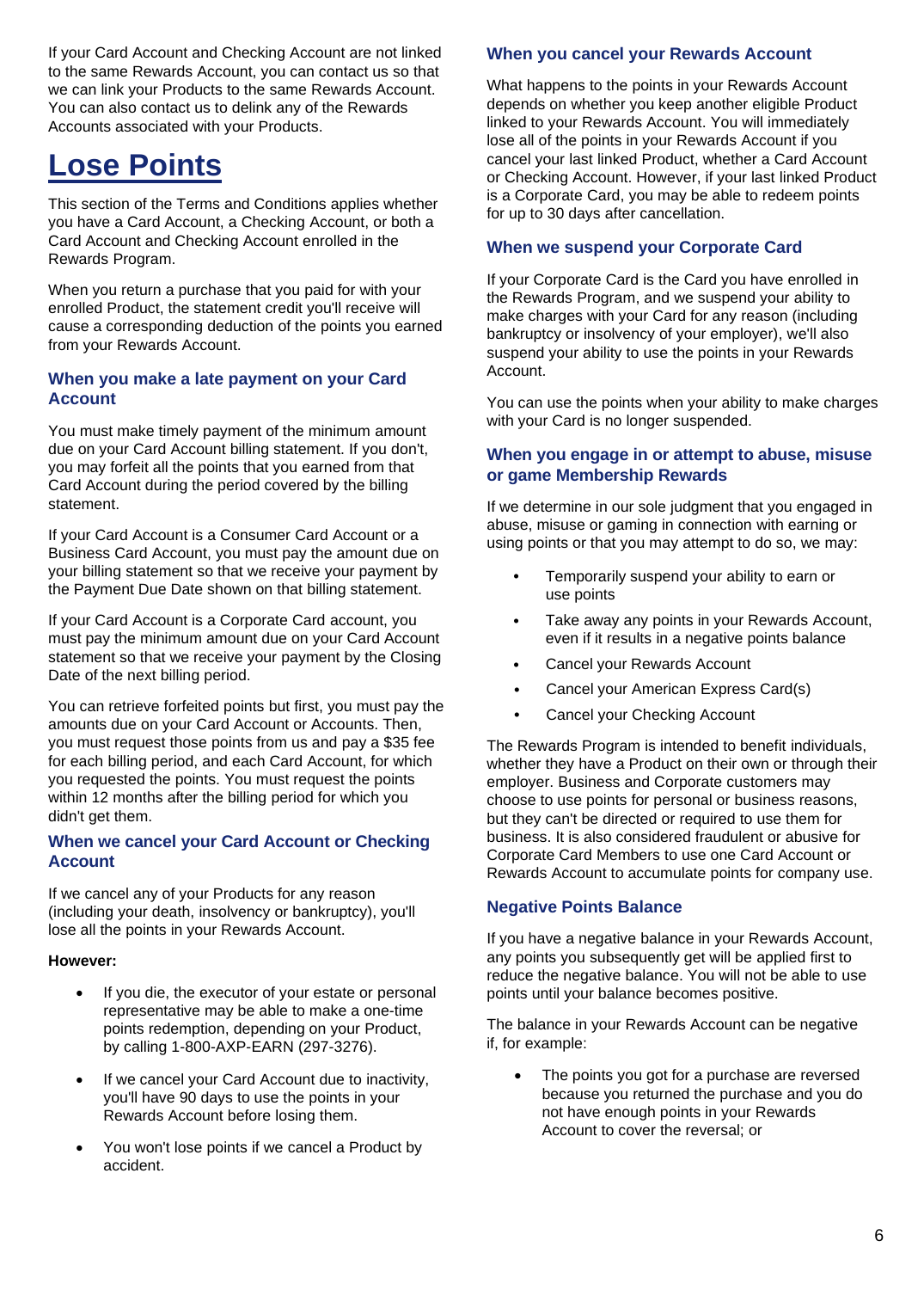• We determine that you are ineligible to get a points incentive award and you do not have enough points in your Rewards Account to cover the reversal of that award.

## **Arbitration**

### **Claims Resolution**

Most customer concerns can be resolved by calling our Customer Service Department at the number listed on the back of your Card. In the event Customer Service is unable to resolve a complaint to your satisfaction, this section explains how claims can be resolved through mediation, arbitration or litigation. It includes an arbitration provision.

For this section, **you** and **us** includes any corporate parents, subsidiaries, affiliates or related persons or entities. **Claim** means any current or future claim, dispute or controversy relating to your participation in the program, these Terms & Conditions or any prior program agreement, except for the validity, enforceability or scope of the Arbitration provision. **Claim** includes but is not limited to:

- 1. Initial claims, counterclaims, crossclaims and third-party claims;
- 2. Claims based upon contract, tort, fraud, statute, regulation, common law and equity;
- 3. Claims by or against any third party using or providing any product, service or benefit in connection with the program; and
- 4. Claims that arise from or relate to (a) the program account or any point balances on the program account, (b) advertisements, promotions or oral or written statements related to the program or any reward or (c) the redemption for and use of any reward. You may not sell, assign or transfer a claim.

#### Sending a Claim Notice

Before beginning a lawsuit, mediation or arbitration, you and we agree to send a written notice (a claim notice) to each party against whom a claim is asserted, in order to provide an opportunity to resolve the claim informally or through mediation. Go to **[americanexpress.com/claim](https://www.americanexpress.com/content/dam/amex/us/staticassets/pdf/GCO/gco_claim.pdf)** for a sample claim notice. The claim notice must describe the claim and state the specific relief demanded. Notice to you may be provided by your billing statement or sent to your billing address. Notice to us must include your name, address and Account number and be sent to:

American Express ADR

- c/o CT Corporation System,
- 28 Liberty St NY, NY 10005

If the claim proceeds to arbitration, the amount of any relief demanded in a claim notice will not be disclosed to the arbitrator until after the arbitrator rules.

#### **Mediation**

In mediation, a neutral mediator helps parties resolve a claim. The mediator does not decide the claim but helps parties reach agreement.

Before beginning mediation, you or we must first send a claim notice. Within 30 days after sending or receiving a claim notice, you or we may submit the claim to JAMS (1-800-352-5267, jamsadr.com) or the American Arbitration Association ("AAA") (1-800-778-7879, adr.org) for mediation. We will pay the fees of the mediator.

All mediation-related communications are confidential, inadmissible in court and not subject to discovery. All applicable statutes of limitation will be tolled from the date you or we send the claim notice until termination of the mediation. The submission or failure to submit a claim to mediation will not affect your or our right to elect arbitration.

#### **Arbitration**

You or we may elect to resolve any claim by individual arbitration. Claims are decided by a neutral arbitrator.

**If arbitration is chosen by any party, neither you nor we will have the right to litigate that claim in court or have a jury trial on that claim. Further, you and we will not have the right to participate in a representative capacity or as a member of any class pertaining to any claim subject to arbitration. Arbitration procedures are generally simpler than the rules that apply in court, and discovery is more limited. The arbitrator's authority is limited to claims between you and us alone. Claims may not be joined or consolidated unless you and we agree in writing. An arbitration award and any judgment confirming it will apply only to the specific case and cannot be used in any other case except to enforce the award. The arbitrator's decisions are as enforceable as any court order and are subject to very limited review by a court. Except as set forth below, the arbitrator's decision will be final and binding. Other rights you or we would have in court may also not be available in arbitration.**

#### Initiating Arbitration

Before beginning arbitration, you or we must first send a claim notice. Claims will be referred to either JAMS or AAA, as selected by the party electing arbitration. Claims will be resolved pursuant to this Arbitration provision and the selected organization's rules in effect when the claim is filed, except where those rules conflict with these Terms & Conditions. If we choose the organization, you may select the other within 30 days after receiving notice of our selection. Contact JAMS or AAA to begin an arbitration or for other information. Claims also may be referred to another arbitration organization if you and we agree in writing or to an arbitrator appointed pursuant to section 5 of the Federal Arbitration Act, 9 U.S.C. §§ 1-16 (FAA).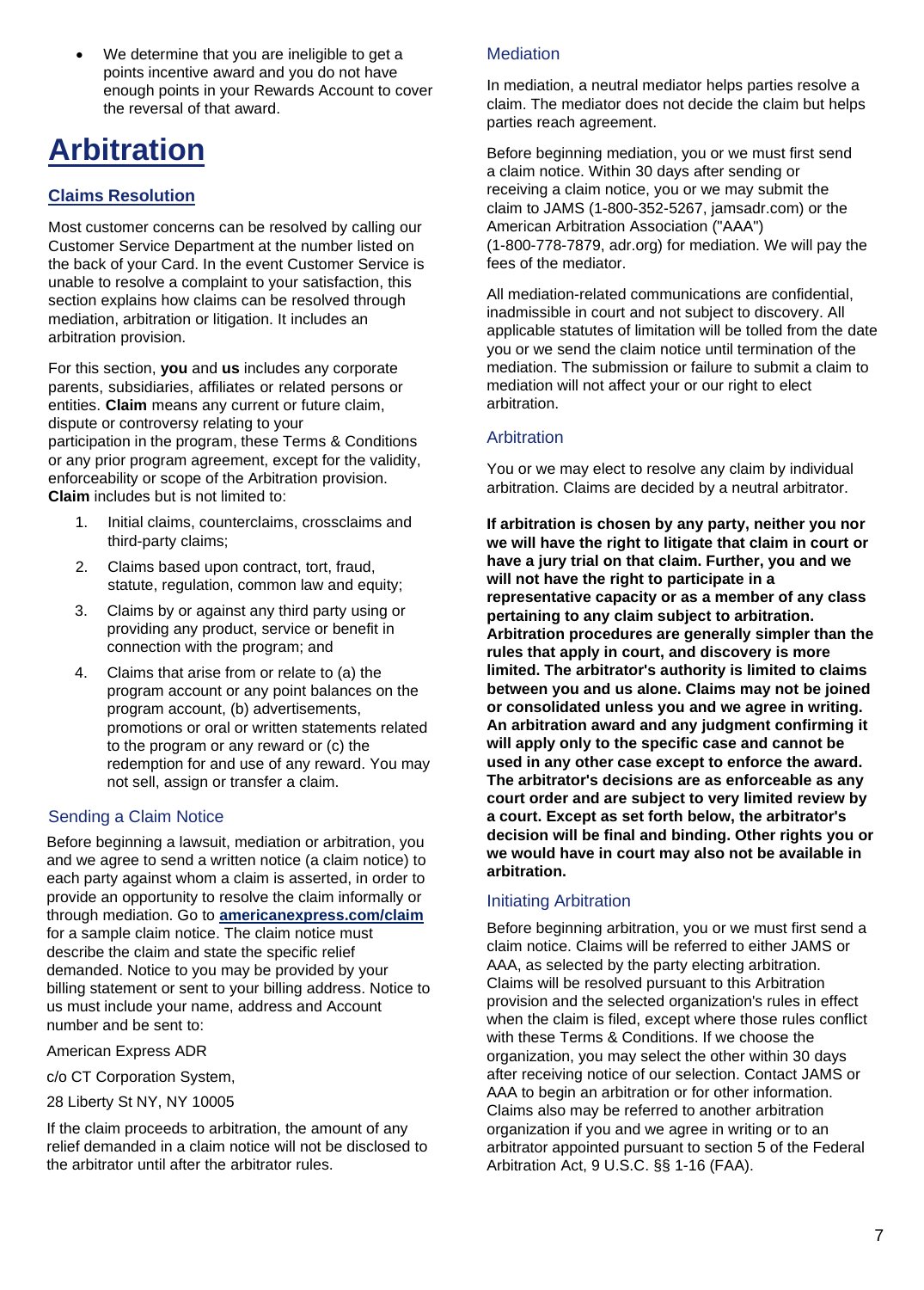We will not elect arbitration for any claim you file in small claims court, so long as the claim is individual and pending only in that court. You or we may otherwise elect to arbitrate any claim at any time unless it has been filed in court and trial has begun or final judgment has been entered. Either you or we may delay enforcing or not exercise rights under this Arbitration provision, including the right to arbitrate a claim, without waiving the right to exercise or enforce those rights.

#### Limitations on Arbitration

**If either party elects to resolve a claim by arbitration, that claim will be arbitrated on an individual basis. There will be no right or authority for any claims to be arbitrated on a class action basis or on bases involving claims brought in a purported representative capacity on behalf of the general public, other Card Members or other persons similarly situated.**

Notwithstanding any other provision and without waiving the right to appeal such decision, if any portion of these Limitations on Arbitration is deemed invalid or unenforceable, then the entire Arbitration provision (other than this sentence) will not apply.

#### Arbitration Procedures

This Arbitration provision is governed by the FAA. The arbitrator will apply applicable substantive law, statutes of limitations and privileges. The arbitrator will not apply any federal or state rules of civil procedure or evidence in matters relating to evidence or discovery. Subject to the Limitations on Arbitration, the arbitrator may otherwise award any relief available in court. You and we agree that the arbitration will be confidential. You and we agree that we will not disclose the content of the arbitration proceeding or its outcome to anyone, but you or we may notify any government authority of the claim as permitted or required by law.

If your claim is for \$10,000 or less, you may choose whether the arbitration will be conducted solely on the basis of documents, through a telephonic hearing, or by an in-person hearing. At any party's request, the arbitrator will provide a brief written explanation of the award. The arbitrator's award will be final and binding, subject to each party's right to appeal as stated in this section and/or to challenge or appeal an arbitration award pursuant to the FAA. To initiate an appeal, a party must notify the arbitration organization and all parties in writing within 35 days after the arbitrator's award is issued. The arbitration organization will appoint a three-arbitrator panel to decide anew, by majority vote based on written submissions, any aspect of the decision objected to. The appeal will otherwise proceed pursuant to the arbitration organization's appellate rules. Judgment upon any award may be entered in any court having jurisdiction. At your election, arbitration hearings will take place in the federal judicial district of your residence.

#### Arbitration Fees and Costs

You will be responsible for paying your share of any arbitration fees (including filing, administrative, hearing or other fees), but only up to the amount of the filing fees you would have incurred if you had brought a claim in court. We will be responsible for any additional arbitration fees. At your written request, we will consider in good faith making a temporary advance of your share of any arbitration fees, or paying for the reasonable fees of an expert appointed by the arbitrator for good cause.

#### Additional Arbitration Awards

If the arbitrator rules in your favor for an amount greater than any final offer we made before the final hearing in arbitration, the arbitrator's award will include:

- 1. Any money to which you are entitled, but in no case less than \$5,000; and
- 2. Any reasonable attorneys' fees, costs and expert and other witness fees.

#### **Continuation**

This section will survive termination of the program or your participation in it. If any portion of this Claims Resolution section, except as otherwise provided in the Limitations on Arbitration subsection, is deemed invalid or unenforceable, it will not invalidate the remaining portions of this Claims Resolution section.

#### **Claims Resolution for Military Lending Act (MLA) Covered Borrowers**

Most customer concerns can be resolved by calling our Customer Service Department at the number listed on the back of your Card. In the event Customer Service is unable to resolve a complaint to your satisfaction, this section explains how claims

can be resolved through litigation, non-binding mediation or, at your election, arbitration. You are not required to resolve any claims by mediation and arbitration. For this section, you and us includes any corporate parents, subsidiaries, affiliates or related persons or entities. Claim means any current or future claim, dispute or controversy relating to your participation in the program, these Terms & Conditions, or any prior program agreement, except for the validity, enforceability or scope of the Arbitration provision. Claim includes but is not limited to:

- 1. Initial claims, counterclaims, cross-claims and third-party claims;
- 2. Claims based upon contract, tort, fraud, statute, regulation, common law and equity;
- 3. Claims by or against any third party usingor providing any product or service in connection with the program; and
- 4. Claims that arise from or relate to (a) the program account or any point balances on the program account, (b) advertisements,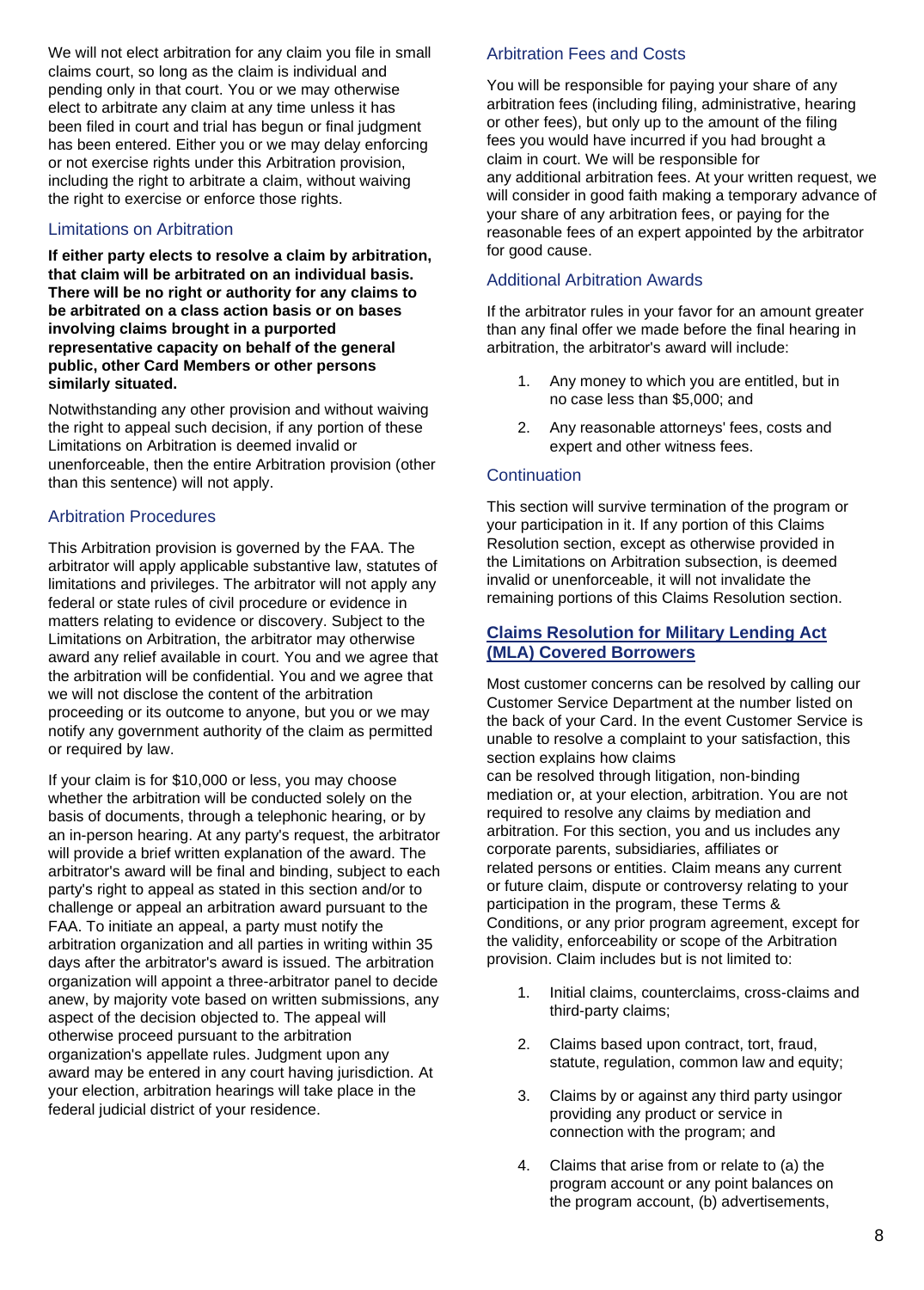promotions or statements related to the program or any reward, and (c) the redemption for and use of any reward. You may not sell, assign or transfer a claim.

#### Sending a Claim Notice

Before beginning a lawsuit, arbitration or non-binding mediation, you may send a written notice (a claim notice) to us. Go to **[americanexpress.com/claim](https://www.americanexpress.com/content/dam/amex/us/staticassets/pdf/GCO/gco_claim.pdf)** for a sample claim notice. The claim notice should describe the claim and state the specific relief demanded. We may also request that we resolve a claim by mediation or arbitration, but you are not required to accept our request. We may include our request with your billing statement or mail it to your home address. Notice to us should include your name, address and Account number and be sent to:

American Express ADR

c/o CT Corporation System,

28 Liberty St NY, NY 10005

If the claim proceeds to litigation, mediation or arbitration, the amount of any relief demanded in a claim notice will not be disclosed. You are not required to resolve your claim through mediation or arbitration. You may decline our request to resolve a claim through mediation or arbitration. You may elect to resolve your claim through litigation.

#### **Mediation**

If you elect to resolve your claim through mediation, a neutral mediator will help resolve the claim. The mediator does not decide the claim but helps parties reach agreement. Before beginning mediation, you or we must first send a claim notice. Within 30 days after sending or receiving a claim notice, you or we may submit the claim to JAMS (1-800-352-5267, jamsadr.com) or the American Arbitration Association ("AAA") (1-800-778- 7879, adr.org) for mediation. We will pay the fees of the mediator. All mediation- related communications are confidential, inadmissible in court and not subject to discovery. All applicable statutes of limitation will be tolled until termination of the mediation. Either you or we may terminate the mediation at any time. The submission or failure to submit a claim to mediation will not affect your or our right to elect litigation or arbitration. The outcome of mediation proceedings is non-binding. You may proceed to litigation or arbitration regardless of the outcome of mediation.

#### Arbitration

You may elect, but are not required, to resolve any claim by individual arbitration. We may also request to resolve any claim by individual arbitration, but you are not required to accept our request. Claims are decided by a neutral arbitrator.

If you elect or agree to resolve a claim through arbitration, your or our right to litigate that claim in court or have a jury trial on that claim may be limited. Further, you and we may not have the right to participate in a representative capacity or as a

member of any class pertaining to any claim subject to arbitration. Arbitration procedures are generally simpler than the rules that apply in court, and discovery is more limited. The arbitrator's decisions are as enforceable as any court order and are subject to very limited review by a court. Except as set forth below, the arbitrator's decision will be final and binding. Other rights you or we would have in court may also not be available in arbitration.

#### Initiating Arbitration

If you and we agree to proceed to arbitration, claims will be referred to either JAMS or AAA, as selected by the party electing arbitration. Claims will be resolved pursuant to this Arbitration provision and the selected organization's rules in effect when the claim is filed, except where those rules conflict with these Terms & Conditions. If we choose the organization, you may select the other within 30 days after receiving notice of our selection.

Contact JAMS or AAA to begin an arbitration or for other information. Claims also may be referred to another arbitration organization if you and we agree in writing or to an arbitrator appointed pursuant to section 5 of the Federal Arbitration Act, 9 U.S.C. sec. 1-16 (FAA). We will not request arbitration for any claim you file in small claims court, so long as the claim is individual and pending only in that court. You may otherwise elect to arbitrate any claim at any time unless it has been filed in court and trial has begun or final judgment has been entered.

#### Limitation on Arbitration

If the parties agree to resolve a claim by arbitration, that claim will be arbitrated on an individual basis pursuant to that agreement, and the agreement would not allow claims to be arbitrated on a class action basis or on bases involving claims brought in a purported representative capacity on behalf of the general public, other Card Members or other persons similarly situated.

The arbitrator's authority is limited to claims between you and us alone. Claims may not be joined or consolidated unless you and we agree in writing. An arbitration award and any judgment confirming it will apply only to the specific case and cannot be used in any other case except to enforce the award.

Notwithstanding any other provision and without waiving the right to appeal such decision, if any portion of these Limitations on Arbitration provisions is deemed invalid or unenforceable, then the entire Arbitration provision (other than this sentence) will not apply.

#### Arbitration Procedures

This Arbitration provision is governed by the FAA. The arbitrator will apply applicable substantive law, statutes of limitations and privileges. The arbitrator will not apply any federal or state rules of civil procedure or evidence in matters relating to evidence or discovery. Subject to the Limitations on Arbitration provisions, the arbitrator may otherwise award any relief available in court. The arbitration will be confidential, but you may notify any government authority of your claim.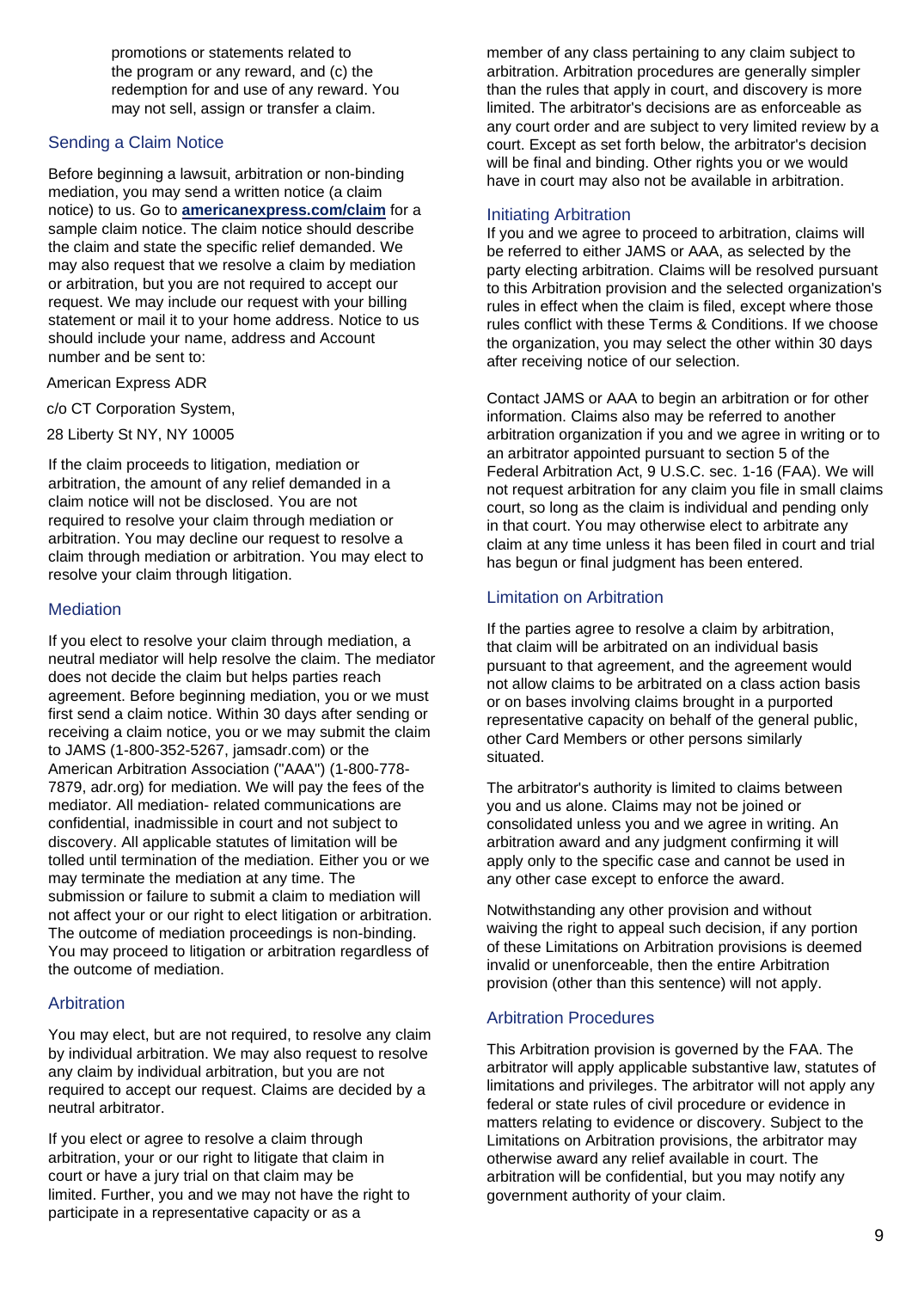If your claim is for \$10,000 or less, you may choose whether the arbitration will be conducted solely on the basis of documents, through a telephonic hearing, or by an in person hearing. At any party's request, the arbitrator will provide a brief written explanation of the award. The arbitrator's award will be final and binding, except for any right of appeal provided by the FAA; however, any party will have 30 days to appeal the award by notifying the arbitration organization and all parties in writing. The organization will appoint a three arbitrator panel to decide anew, by majority vote based on written submissions, any aspect of the decision objected to. Judgment upon any award may be entered in any court having jurisdiction. At your election, arbitration hearings will take place in the federal judicial district of your residence.

#### Arbitration Fees and Costs

You will be responsible for paying your share of any arbitration fees (including filing, administrative, hearing or other fees), but only up to the amount of the filing fees you would have incurred if you had brought a claim in court. We will be responsible for any additional arbitration fees.

## **Questions?**

At your written request, we will consider in good faith making a temporary advance of your share of any arbitration fees, or paying for the reasonable fees of an expert appointed by the arbitrator for good cause.

#### Additional Arbitration Awards

If the arbitrator rules in your favor for an amount greater than any final offer we made before arbitration, the arbitrator's award will include:

- 1. Any money to which you are entitled, but in no case less than \$5,000; and
- 2. Any reasonable attorneys' fees, costs and expert and other witness fees.

#### **Continuation**

This section will survive termination of the program or your participation in it. If any portion of this Claims Resolution section, except as otherwise provided in the Limitations on Arbitration subsection, is deemed invalid or unenforceable, it will not invalidate the remaining portions of this Claims Resolution section.

If you have questions about anything in these Terms and Conditions, call us at 1-800-AXP-EARN (1-800-297-3276).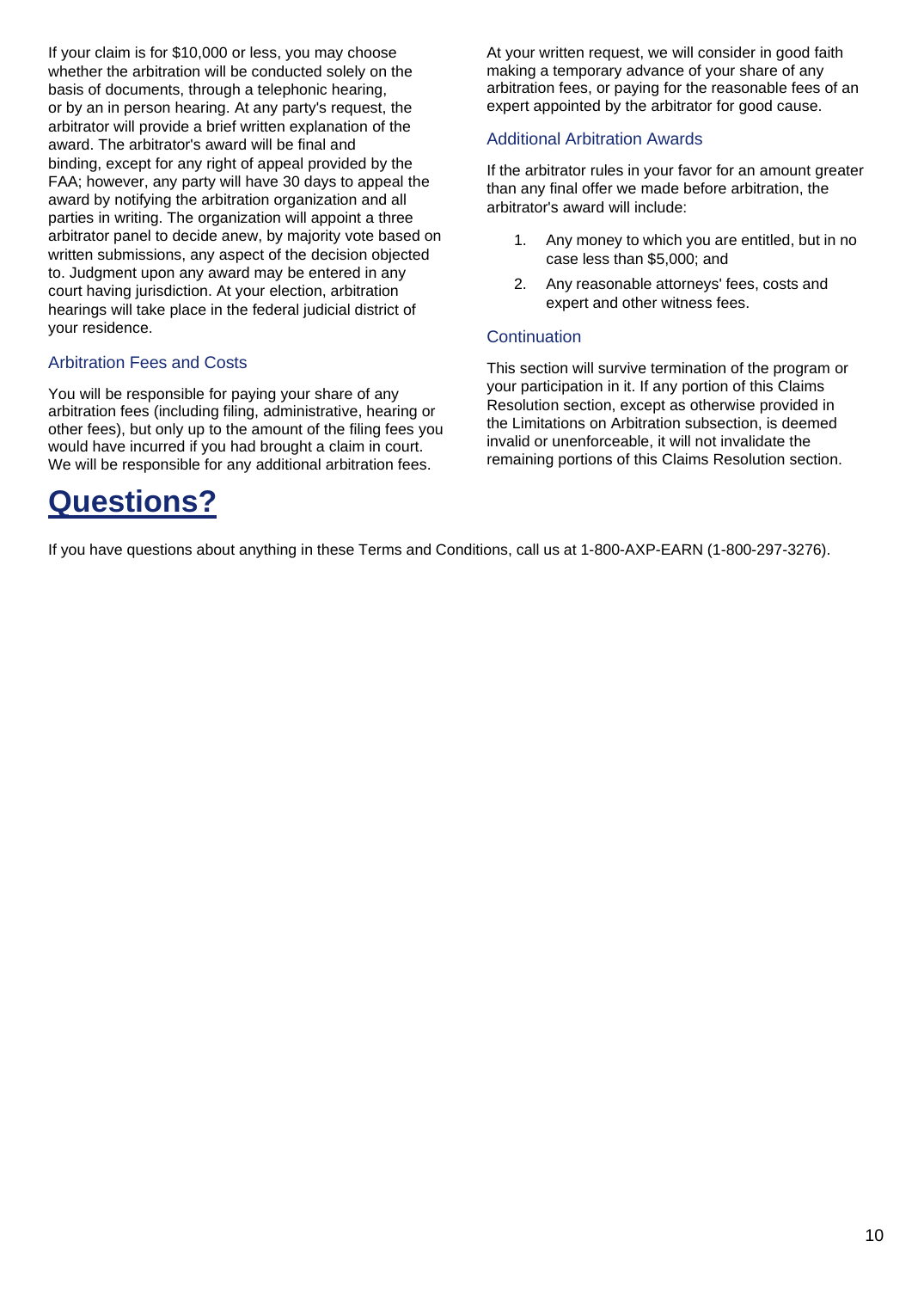## **Compare Products**

The table below shows the American Express products that are eligible to participate in the Rewards Program. It also summarizes some of the Rewards Program differences between the products, including eligibility to buy points or transfer points. Also, some products will earn extra points on certain purchases, while others won't. The value of the points you earn depends on which product you have. Visit **[membershiprewards.com/pointsinfo](https://global.americanexpress.com/rewards/calculator)** to see the value of points by product.

#### **Consumer Cards**

| <b>Product Name</b>                                   | Automa-<br>tically<br><b>Enrolled?</b> | <b>Annual</b><br>Enroll-<br>ment<br>Fee(1) | <b>Points</b><br>available<br>to buy | Able to<br>transfer<br>points? | <b>Extra points on some purchases</b>                                                                                                                                                                                                                                                                                                                                                                                                                                                                                                                                                                                                                                                                                                                                                                                                                                                                                                                                                                                                                                                                                                                                                                                                                                                                                                                                                                                                                                                                                                                                                                                                                                                                                                                                                                                                                                                                                                                                                                                                                                                                      |
|-------------------------------------------------------|----------------------------------------|--------------------------------------------|--------------------------------------|--------------------------------|------------------------------------------------------------------------------------------------------------------------------------------------------------------------------------------------------------------------------------------------------------------------------------------------------------------------------------------------------------------------------------------------------------------------------------------------------------------------------------------------------------------------------------------------------------------------------------------------------------------------------------------------------------------------------------------------------------------------------------------------------------------------------------------------------------------------------------------------------------------------------------------------------------------------------------------------------------------------------------------------------------------------------------------------------------------------------------------------------------------------------------------------------------------------------------------------------------------------------------------------------------------------------------------------------------------------------------------------------------------------------------------------------------------------------------------------------------------------------------------------------------------------------------------------------------------------------------------------------------------------------------------------------------------------------------------------------------------------------------------------------------------------------------------------------------------------------------------------------------------------------------------------------------------------------------------------------------------------------------------------------------------------------------------------------------------------------------------------------------|
| Amex<br>EveryDay $^{\circledR}$<br><b>Credit Card</b> | Yes                                    | None                                       | 500,000                              | Yes                            | 1 additional point (for a total of 2 points) on the first \$6,000 of<br>eligible purchases in a calendar year at supermarkets in the U.S.<br>(superstores, convenience stores, warehouse clubs, and meal-kit<br>delivery services are not considered supermarkets).<br>20% extra points - make 20 or more separate purchases of goodsor<br>services in a billing period and earn 20% extra points on those<br>purchases (less returns and credits).<br>A transaction where you buy multiple items counts as one purchase.<br>Purchases do not include cash advances, balance transfers,<br>purchases of travelers cheques,<br>purchases or reloading of prepaid cards, or purchases of other cash<br>equivalents. Does not apply to limited time promotions and offers<br>(such as a Welcome Bonus). Returns and credits do not reduce<br>your purchase count but will reduce the number of points and<br>extra points earned. (Example: Suppose in a billing period you<br>make 20 purchases totaling \$500 and you return a \$200 item that<br>you purchased in the same or a prior billing period. The return does<br>not reduce your purchase count but it does reduce the points on<br>those purchases from 500 to 300.<br>So, you would earn 20% extra points on the 300 points.) To count<br>purchases, we use the purchase date. In rare instances, a<br>purchase may not post to your account for several billing periods. If a<br>purchase posts to your account more than 4 billing periods after the<br>purchase date, we will count it in the billing period in which it posts.<br>Some merchants combine separate charges into a single<br>transaction. When this happens, the combined charges will count as<br>a single purchase for the purpose of counting purchases. The<br>purchase date may not be the date you made a transaction - for<br>example, if you buy goods online, the purchase date may be the<br>date the goods are shipped. The 20% extra points are typically<br>awarded 6 to 8 weeks after the billing period in which you make the<br>20 or more eligible purchases. |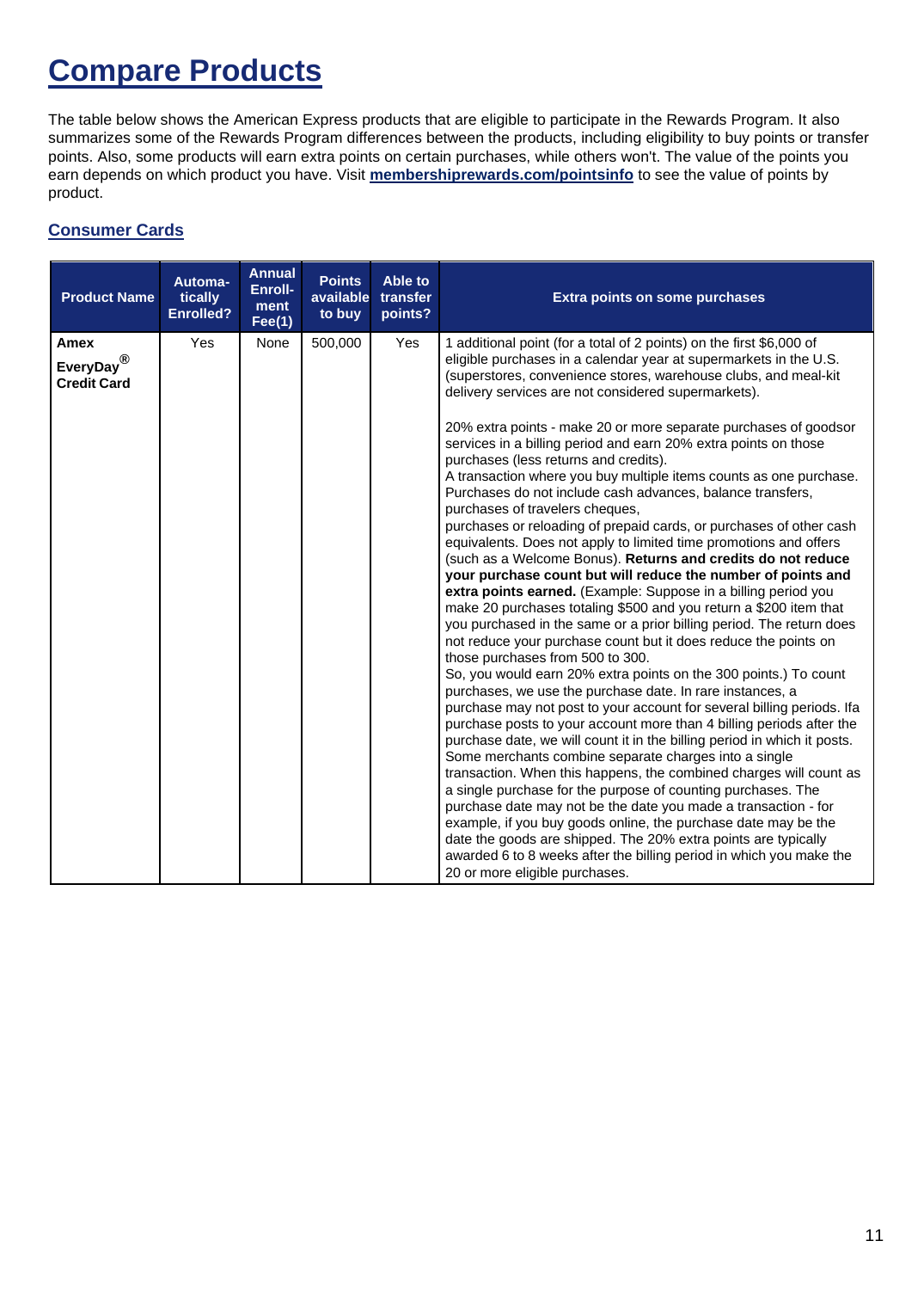| <b>Product Name</b>                                                                                                | Automa-<br>tically<br><b>Enrolled?</b> | <b>Annual</b><br>Enroll-<br>ment<br>Fee(1) | <b>Points</b><br>available<br>to buy | Able to<br>transfer<br>points? | <b>Extra points on some purchases</b>                                                                                                                                                                                                                                                                                                                                                                                                                                                                                                                                                                                                                                                                                                                                                                                                                                                                                                                                                                                                                                                                                                                                                                                                                                                                                                                                                                                                                                                                                                                                                                                                                                                                                                                                                                                          |  |
|--------------------------------------------------------------------------------------------------------------------|----------------------------------------|--------------------------------------------|--------------------------------------|--------------------------------|--------------------------------------------------------------------------------------------------------------------------------------------------------------------------------------------------------------------------------------------------------------------------------------------------------------------------------------------------------------------------------------------------------------------------------------------------------------------------------------------------------------------------------------------------------------------------------------------------------------------------------------------------------------------------------------------------------------------------------------------------------------------------------------------------------------------------------------------------------------------------------------------------------------------------------------------------------------------------------------------------------------------------------------------------------------------------------------------------------------------------------------------------------------------------------------------------------------------------------------------------------------------------------------------------------------------------------------------------------------------------------------------------------------------------------------------------------------------------------------------------------------------------------------------------------------------------------------------------------------------------------------------------------------------------------------------------------------------------------------------------------------------------------------------------------------------------------|--|
|                                                                                                                    |                                        |                                            |                                      |                                | 2 additional points (for a total of 3 points) on the first \$6,000 of<br>eligible purchases in a calendar year at supermarkets in the U.S.<br>(superstores, convenience stores, warehouse clubs, and meal-kit<br>delivery services are not considered supermarkets).                                                                                                                                                                                                                                                                                                                                                                                                                                                                                                                                                                                                                                                                                                                                                                                                                                                                                                                                                                                                                                                                                                                                                                                                                                                                                                                                                                                                                                                                                                                                                           |  |
|                                                                                                                    |                                        |                                            |                                      |                                | 1 additional point (for a total of 2 points) on gasoline at gas stationsin<br>the U.S. (not including superstores, supermarkets or warehouse<br>clubs that sell gasoline).                                                                                                                                                                                                                                                                                                                                                                                                                                                                                                                                                                                                                                                                                                                                                                                                                                                                                                                                                                                                                                                                                                                                                                                                                                                                                                                                                                                                                                                                                                                                                                                                                                                     |  |
| Amex<br>Everyday <sup>®</sup><br><b>Preferred</b><br><b>Credit Card</b>                                            | Yes                                    | None                                       | 500,000                              | Yes                            | 50% extra points - make 30 or more separate purchases of goods or<br>services in a billing period and earn 50% extra points on those<br>purchases (less returns and credits). A transaction where you buy<br>multiple items counts as one purchase. Purchases do not include<br>cash advances, balance transfers, purchases of travelers cheques,<br>purchases or reloading of prepaid cards, or purchases of other cash<br>equivalents. Does not apply to limited time promotions and offers<br>(such as a Welcome Bonus). Returns and credits do not reduce your<br>purchase count but will reduce the number of points and extra points<br>earned. (Example: Suppose in a billing period you make<br>30 purchases totaling \$500 and you return a \$200 item that you<br>purchased in the same or a prior billing period.<br>The return does not reduce your purchase count but it does reduce<br>the points on those purchases from 500 to 300. So, you would earn<br>50% extra points on the 300 points.) To count purchases, we use<br>the purchase date. In rare instances, a purchase may not post to<br>your account for several billing periods. If a purchase posts to your<br>account more than 4 billing periods after the purchase date, we<br>will count it in the billing period in which it posts. Some merchants<br>combine separate charges into a single transaction. When this<br>happens, the combined charges will count as a single purchase for<br>the purpose of counting purchases. The purchase date may not be<br>the date you made a transaction - for example, if you buy goods<br>online, the purchase date may be the date the goods are shipped.<br>The 50% extra points are typically awarded 6 to 8 weeks after the<br>billing period in which you make the 30 or more eligible purchases. |  |
| American<br>$Express^{\circledR}$<br><b>Green Card</b>                                                             | Yes                                    | None                                       | 500,000                              | Yes                            | 2 additional points (for a total of 3 points) for each dollar charged<br>on eligible travel purchases including airfare, hotels, cruises, car<br>rentals, campgrounds, trains, taxicabs, rideshare services, tours,<br>ferries, tolls, parking, buses, subways, on third party travel websites,<br>and on amextravel.com. You will not earn additional points for<br>purchases of timeshare properties.<br>2 additional points (for a total of 3 points) for each dollar charged at<br>restaurants worldwide.                                                                                                                                                                                                                                                                                                                                                                                                                                                                                                                                                                                                                                                                                                                                                                                                                                                                                                                                                                                                                                                                                                                                                                                                                                                                                                                  |  |
| American<br>Express <sup>®</sup><br><b>Senior Green</b><br>Card                                                    | No                                     | \$40                                       | 500,000                              | Yes                            | No                                                                                                                                                                                                                                                                                                                                                                                                                                                                                                                                                                                                                                                                                                                                                                                                                                                                                                                                                                                                                                                                                                                                                                                                                                                                                                                                                                                                                                                                                                                                                                                                                                                                                                                                                                                                                             |  |
| American<br>Express <sup>®</sup><br><b>Traditional</b><br><b>Green Card</b>                                        | No                                     | \$40                                       | 500,000                              | Yes                            | No                                                                                                                                                                                                                                                                                                                                                                                                                                                                                                                                                                                                                                                                                                                                                                                                                                                                                                                                                                                                                                                                                                                                                                                                                                                                                                                                                                                                                                                                                                                                                                                                                                                                                                                                                                                                                             |  |
| <b>Blue from</b><br>American<br>$\mathsf{Express}^\circledR$<br>Cards<br>(applicable for<br>certain Blue<br>cards) | Yes                                    | None                                       | Contact<br>us to find<br>out         | No                             | No                                                                                                                                                                                                                                                                                                                                                                                                                                                                                                                                                                                                                                                                                                                                                                                                                                                                                                                                                                                                                                                                                                                                                                                                                                                                                                                                                                                                                                                                                                                                                                                                                                                                                                                                                                                                                             |  |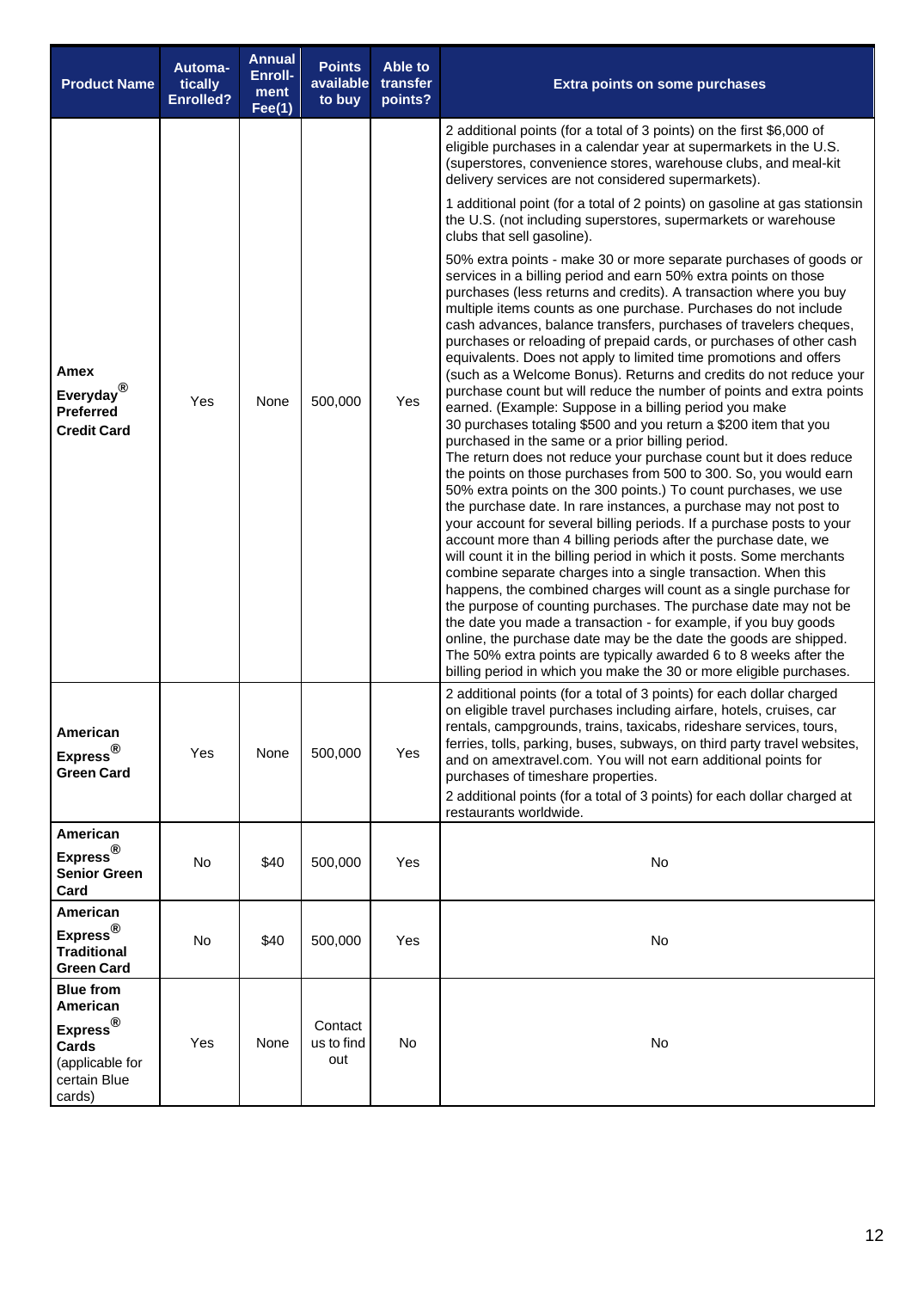| <b>Product Name</b>                                                                                                                       | Automa-<br>tically<br><b>Enrolled?</b> | <b>Annual</b><br>Enroll-<br>ment<br>Fee(1) | <b>Points</b><br>available<br>to buy | Able to<br>transfer<br>points? | <b>Extra points on some purchases</b>                                                                                                                                                                                                                                                                                                                                                                                                                                                                                                                        |  |
|-------------------------------------------------------------------------------------------------------------------------------------------|----------------------------------------|--------------------------------------------|--------------------------------------|--------------------------------|--------------------------------------------------------------------------------------------------------------------------------------------------------------------------------------------------------------------------------------------------------------------------------------------------------------------------------------------------------------------------------------------------------------------------------------------------------------------------------------------------------------------------------------------------------------|--|
| Centurion $^{\circledR}$<br>Card                                                                                                          | <b>Yes</b>                             | None                                       | 500,000                              | Yes                            | <b>No</b>                                                                                                                                                                                                                                                                                                                                                                                                                                                                                                                                                    |  |
| American<br><b>Express</b><br><b>Classic Gold</b><br>Card                                                                                 | Yes                                    | None                                       | 500,000                              | Yes                            | 1 additional point (for a total of 2 points) for airfares on scheduled<br>flights charged directly with passenger airlines - charter flights<br>andprivate jet flights excluded.<br>1 additional point (for a total of 2 points) at restaurants in the U.S.                                                                                                                                                                                                                                                                                                  |  |
| Gold Optima <sup>®</sup><br>Card                                                                                                          | No                                     | None                                       | 100,000                              | No                             | No                                                                                                                                                                                                                                                                                                                                                                                                                                                                                                                                                           |  |
| <b>Senior Gold</b><br>Card from<br>American<br><b>Express</b>                                                                             | No                                     | \$40                                       | 500,000                              | Yes                            | No                                                                                                                                                                                                                                                                                                                                                                                                                                                                                                                                                           |  |
| <b>International</b><br><b>Dollar Platinum</b><br>Card                                                                                    | <b>Yes</b>                             | None                                       | 500,000                              | Yes                            | 1 additional point (for a total of 2 points) at restaurants in the U.S.                                                                                                                                                                                                                                                                                                                                                                                                                                                                                      |  |
| <b>Morgan Stanley</b><br><b>Credit Card from</b><br>American<br><b>Express</b>                                                            | Yes                                    | None                                       | 500,000                              | Yes                            | 1 additional point (for a total of 2 points) for airfares on scheduled<br>flights charged directly with passenger airlines - charter flights<br>andprivate jet flights excluded.<br>1 additional point (for a total of 2 points) at restaurants in the U.S.<br>1 additional point (for a total of 2 points) at select department<br>storesin the U.S. listed at americanexpress.com/rewards-info.<br>1 additional point (for a total of 2 points) on car rentals directly from<br>select car rental companies listed at<br>americanexpress.com/rewards-info. |  |
| Optima <sup>®</sup> Credit<br>Card                                                                                                        | <b>No</b>                              | None                                       | 100,000                              | No                             | No                                                                                                                                                                                                                                                                                                                                                                                                                                                                                                                                                           |  |
| Optima <sup>®</sup><br>Platinum<br>$\mathbf{Card}^{\circledR}$                                                                            | <b>No</b>                              | None                                       | 100,000                              | <b>No</b>                      | No                                                                                                                                                                                                                                                                                                                                                                                                                                                                                                                                                           |  |
| <b>Platinum</b><br>$\operatorname{\sf Card}^{\circledR}$<br>from<br>American<br><b>Express</b>                                            | Yes                                    | None                                       | 500,000                              | Yes                            | 4 additional points (for a total of 5 points) on the first \$500,000 of<br>airfare per calendar year on scheduled flight(s) charged directly<br>withpassenger airlines or American Express Travel (Charter flights<br>and private jet flights are excluded).<br>4 additional points (for a total of 5 points) for eligible hotels<br>(prepaidhotels or prepaid travel packages) booked with American<br>Express Travel.                                                                                                                                      |  |
| The Platinum<br>$\mathsf{Card}^\circledR$ from<br>American<br><b>Express</b><br><b>Exclusively for</b><br><b>Charles</b><br><b>Schwab</b> | Yes                                    | None                                       | 500,000                              | Yes                            | 4 additional points (for a total of 5 points) on the first \$500,000 of<br>airfare per calendar year on scheduled flight(s) charged directly<br>withpassenger airlines or American Express Travel (Charter flights<br>and private jet flights are excluded).<br>4 additional points (for a total of 5 points) for eligible hotels (prepaid<br>hotels or prepaid travel packages) booked with American Express<br>Travel.                                                                                                                                     |  |
| <b>The Platinum</b><br>$\mathsf{Card}^\circledR$ from<br>American<br><b>Express for</b><br>Goldman<br><b>Sachs</b>                        | Yes                                    | None                                       | 500,000                              | Yes                            | 4 additional points (for a total of 5 points) on the first \$500,000 of<br>airfare per calendar year on scheduled flight(s) charged directly<br>withpassenger airlines or American Express Travel (Charter flights<br>and private jet flights are excluded).<br>4 additional points (for a total of 5 points) for eligible hotels (prepaid<br>hotels or prepaid travel packages) booked with American Express<br>Travel.                                                                                                                                     |  |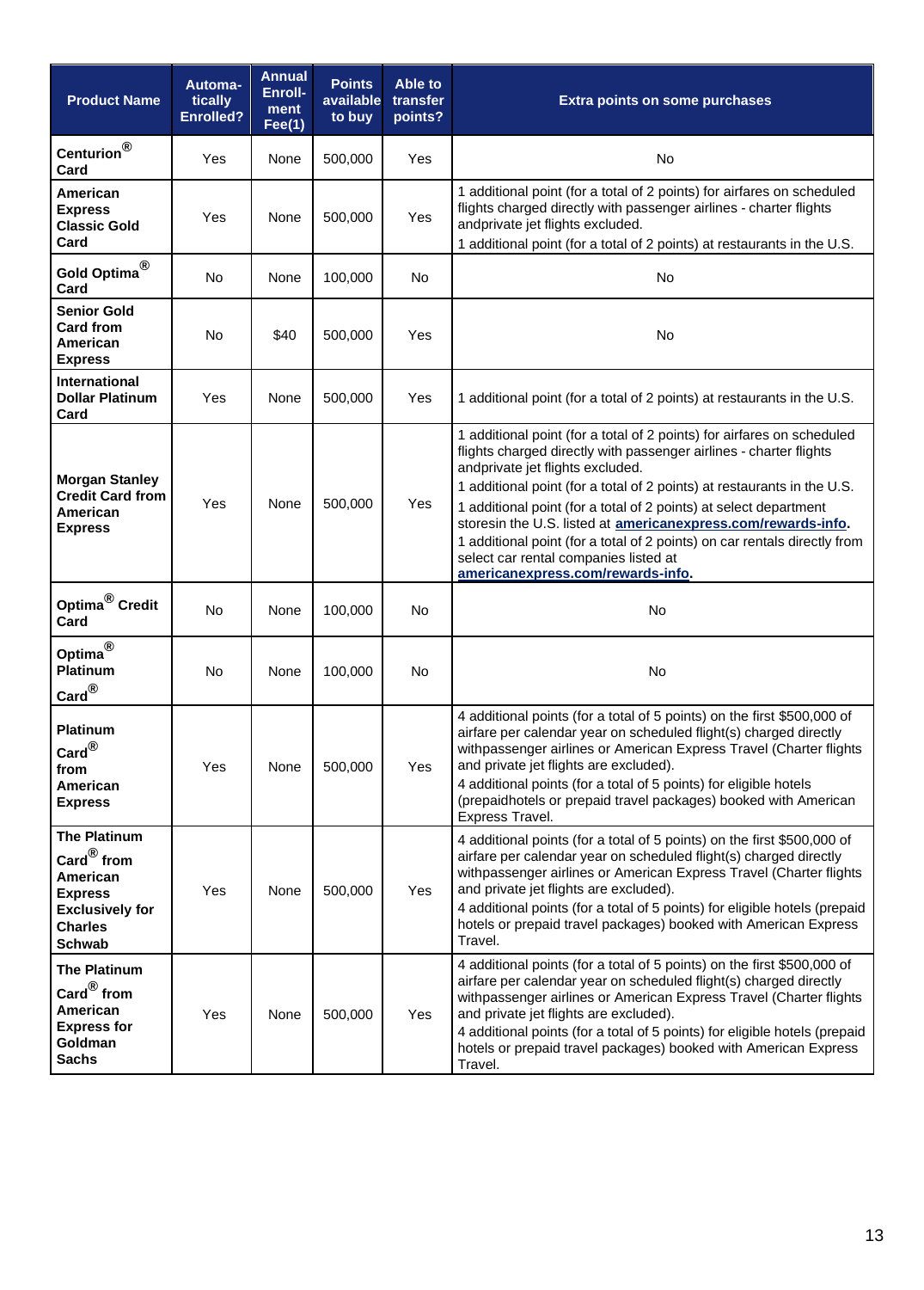| <b>Product Name</b>                                                                                                              | Automa-<br>tically<br><b>Enrolled?</b> | <b>Annual</b><br>Enroll-<br>ment<br>Fee(1) | <b>Points</b><br>available<br>to buy | Able to<br>transfer<br>points? | <b>Extra points on some purchases</b>                                                                                                                                                                                                                                                                                                                                                                                                                                                                                                                              |  |
|----------------------------------------------------------------------------------------------------------------------------------|----------------------------------------|--------------------------------------------|--------------------------------------|--------------------------------|--------------------------------------------------------------------------------------------------------------------------------------------------------------------------------------------------------------------------------------------------------------------------------------------------------------------------------------------------------------------------------------------------------------------------------------------------------------------------------------------------------------------------------------------------------------------|--|
| <b>The Platinum</b><br>Card $^{\circledR}$ from<br>American<br><b>Express</b><br><b>Exclusively for</b><br><b>Morgan Stanley</b> | Yes                                    | None                                       | 500,000                              | Yes                            | 4 additional points (for a total of 5 points) on the first \$500,000 of<br>airfare per calendar year on scheduled flight(s) charged directly with<br>passenger airlines or American Express Travel (Charter flights and<br>private jet flights are excluded).<br>4 additional points (for a total of 5 points) for eligible hotels (prepaid<br>hotels or prepaid travel packages) booked with American Express<br>Travel.                                                                                                                                          |  |
| American<br>Express <sup>®</sup> Gold<br>Card                                                                                    | Yes                                    | None                                       | 500,000                              | Yes                            | 3 additional points (for a total of 4 points) at restaurants in the U.S.<br>3 additional points (for a total of 4 points) on the first \$25,000 of<br>eligible purchases in a calendar year at supermarkets in the U.S.<br>(superstores, convenience stores, warehouse clubs, and meal-kit<br>delivery services are not considered supermarkets).<br>2 additional points (for a total of 3 points) for airfares on scheduled<br>flights charged directly with passenger airlines or American Express<br>Travel - charter flights and private jet flights excluded. |  |
| <b>Traditional</b><br><b>Gold Card</b><br>from American<br><b>Express</b>                                                        | <b>No</b>                              | \$40                                       | 500,000                              | Yes                            | <b>No</b>                                                                                                                                                                                                                                                                                                                                                                                                                                                                                                                                                          |  |
| ZYNC <sup>®</sup> Card                                                                                                           | Yes                                    | None                                       | 100,000                              | <b>No</b>                      | No.                                                                                                                                                                                                                                                                                                                                                                                                                                                                                                                                                                |  |
| *Notes                                                                                                                           |                                        |                                            |                                      |                                |                                                                                                                                                                                                                                                                                                                                                                                                                                                                                                                                                                    |  |

1. If you pay an annual program fee for the Rewards Program, we'll bill your Card Account for the non-refundable fee on the anniversary of your enrollment date (the day we finish processing your enrollment).

### **Business Cards**

| <b>Product Name</b>                                                        | Automa-<br>tically<br><b>Enrolled?</b> | <b>Annual</b><br>Enroll-<br>ment<br>Fee(1) | <b>Points</b><br>available<br>to buy | Able to<br>transfer<br>points? | Extra points on some purchases                                                                                |  |
|----------------------------------------------------------------------------|----------------------------------------|--------------------------------------------|--------------------------------------|--------------------------------|---------------------------------------------------------------------------------------------------------------|--|
| <b>Blue for</b><br>Business <sup>®</sup><br><b>Credit Card</b>             | Contact us<br>to find out              | Maybe                                      | 100,000                              | No.                            | <b>No</b>                                                                                                     |  |
| <b>Blue</b><br><b>Business</b> <sup>SM</sup><br><b>Plus Credit</b><br>Card | Yes                                    | None                                       | 500.000                              | Yes                            | additional point (for a total of 2 points) on the first \$50,000 of<br>eligible purchases in a calendar year. |  |
| <b>Business</b><br>Centurion <sup>®</sup><br>Card                          | Yes                                    | None                                       | 100,000                              | Yes                            | <b>No</b>                                                                                                     |  |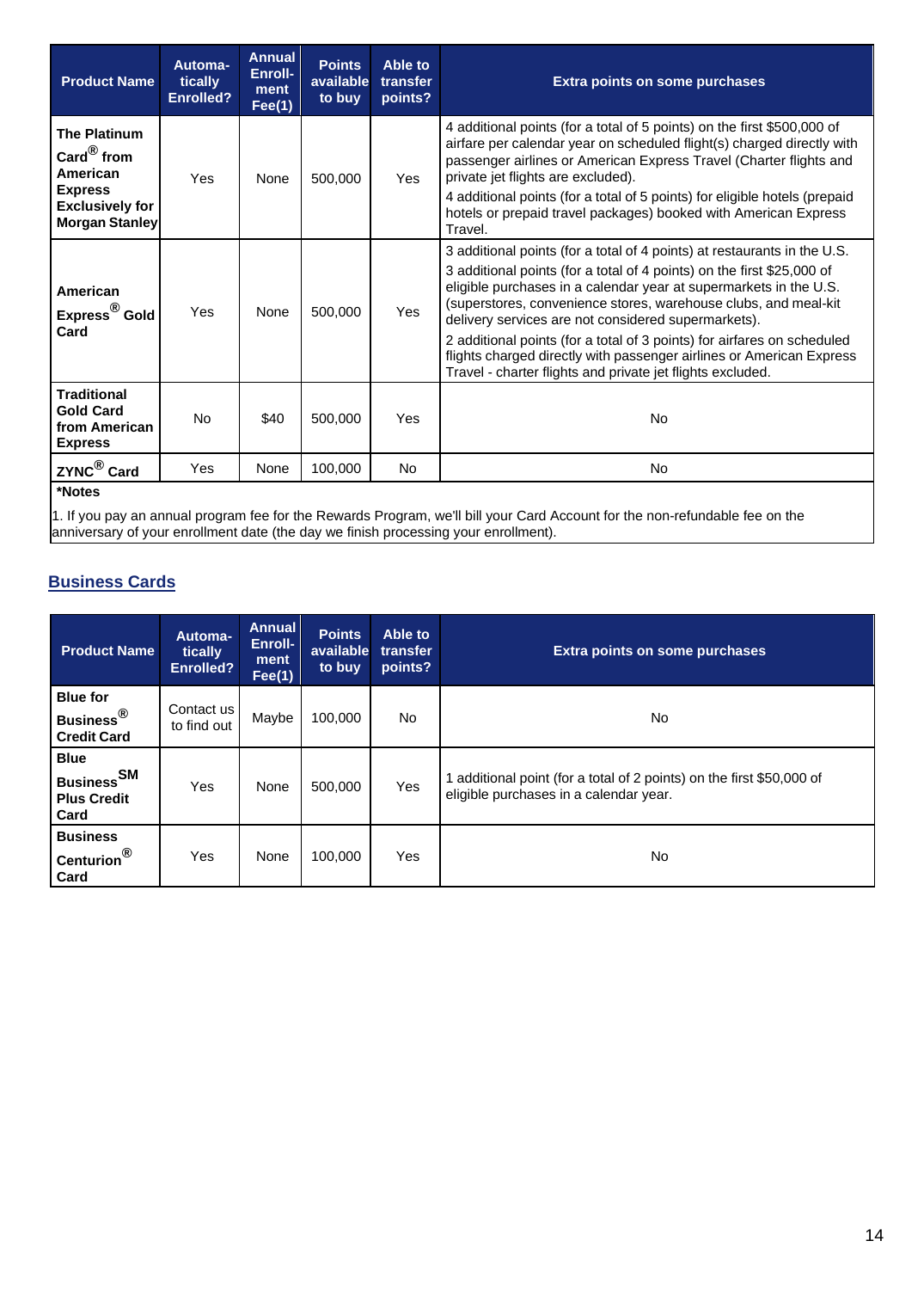| <b>Product Name</b>                         | Automa-<br>tically<br><b>Enrolled?</b> | <b>Annual</b><br>Enroll-<br>ment<br>Fee(1) | <b>Points</b><br>available<br>to buy | Able to<br>transfer<br>points? | <b>Extra points on some purchases</b>                                                                                                                                                                                                                                                                                                                                                                                                                                                                                                                                                                                                                                                                                                                                                                                                                                                                                                                                                                                                                                                                                                                                                                                                                                                                                                                                                                                                                            |
|---------------------------------------------|----------------------------------------|--------------------------------------------|--------------------------------------|--------------------------------|------------------------------------------------------------------------------------------------------------------------------------------------------------------------------------------------------------------------------------------------------------------------------------------------------------------------------------------------------------------------------------------------------------------------------------------------------------------------------------------------------------------------------------------------------------------------------------------------------------------------------------------------------------------------------------------------------------------------------------------------------------------------------------------------------------------------------------------------------------------------------------------------------------------------------------------------------------------------------------------------------------------------------------------------------------------------------------------------------------------------------------------------------------------------------------------------------------------------------------------------------------------------------------------------------------------------------------------------------------------------------------------------------------------------------------------------------------------|
| <b>Business Gold</b><br><b>Rewards Card</b> |                                        |                                            |                                      |                                | From the five categories below, choose 2 additional points (for a<br>total of 3 points) in one category and get 1 additional point (for a<br>total of 2 points) in the other categories. You will get additional<br>points for only the first \$100,000 of eligible purchases in each<br>category in a calendar year.                                                                                                                                                                                                                                                                                                                                                                                                                                                                                                                                                                                                                                                                                                                                                                                                                                                                                                                                                                                                                                                                                                                                            |
|                                             |                                        |                                            |                                      |                                | 1. Airfares for scheduled flights charged directly with passenger<br>airlines - charter flights and private jet flights excluded.                                                                                                                                                                                                                                                                                                                                                                                                                                                                                                                                                                                                                                                                                                                                                                                                                                                                                                                                                                                                                                                                                                                                                                                                                                                                                                                                |
|                                             |                                        |                                            |                                      |                                | 2. Advertising purchased in the U.S. to promote your business<br>online, on television, or on the radio.                                                                                                                                                                                                                                                                                                                                                                                                                                                                                                                                                                                                                                                                                                                                                                                                                                                                                                                                                                                                                                                                                                                                                                                                                                                                                                                                                         |
|                                             | Yes                                    | None                                       | 500,000                              | Yes                            | 3. Gasoline at gas stations in the U.S. (not including superstores,<br>supermarkets or warehouse clubs that sell gasoline).                                                                                                                                                                                                                                                                                                                                                                                                                                                                                                                                                                                                                                                                                                                                                                                                                                                                                                                                                                                                                                                                                                                                                                                                                                                                                                                                      |
|                                             |                                        |                                            |                                      |                                | 4. Shipping services purchased in the U.S. for courier, postal, and<br>freight.                                                                                                                                                                                                                                                                                                                                                                                                                                                                                                                                                                                                                                                                                                                                                                                                                                                                                                                                                                                                                                                                                                                                                                                                                                                                                                                                                                                  |
|                                             |                                        |                                            |                                      |                                | 5. Computer hardware, software, and cloud computing<br>purchases in the U.S. made directly from providers listed at<br>americanexpress.com/rewards-info.                                                                                                                                                                                                                                                                                                                                                                                                                                                                                                                                                                                                                                                                                                                                                                                                                                                                                                                                                                                                                                                                                                                                                                                                                                                                                                         |
|                                             |                                        |                                            |                                      |                                | Choose your preferred category for getting 2 additional points in the<br>first 2 months of becoming a Card Member. If you don't choose, you'll<br>get 2 additional points on the airfares category. You can<br>change your choice once a year, between December 1 and January<br>31. To change, call the number on the back of your Card.                                                                                                                                                                                                                                                                                                                                                                                                                                                                                                                                                                                                                                                                                                                                                                                                                                                                                                                                                                                                                                                                                                                        |
| <b>Business Gold</b><br>Card                | Yes                                    | None                                       | 500,000                              | Yes                            | 3 additional points per dollar (for a total of 4 points), on the 2<br>categories (of 6) where you spend the most each billing cycle, upto<br>the first \$150,000 in combined eligible purchases from these 2<br>categories each calendar year. You will get additional points for only<br>the first \$150,000 of eligible purchases in a calendar year.<br>Determining your top 2 categories:<br>To calculate your top 2 categories each billing cycle, we use your<br>posted account transactions that fall into the 6 categories below and<br>issue additional points based on your 2 highest categories of total<br>spend less returns and credits in that same billing cycle. You will only<br>earn 3 additional points in 2 categories each billing cycle even if you<br>have equal spend in more than 2 categories. The 6 categoriesthat<br>qualify for additional points are:<br>1. Airfare for scheduled flights charged directly with passenger<br>airlines - charter flights and private jet flights excluded;<br>2. Advertising purchased in the U.S. to promote your business<br>online, on television, or on the radio;<br>3. Computer hardware, software, and cloud computing<br>purchases in the U.S. made directly from providers listed at:<br>americanexpress.com/rewards-info;<br>4. Gasoline at gas stations in the U.S. (not including superstores,<br>supermarkets and warehouse clubs that sell gasoline);<br>5. Restaurants in the U.S.; |
|                                             |                                        |                                            |                                      |                                | 6. Shipping services purchased in the U.S. for courier, postal, and<br>freight.                                                                                                                                                                                                                                                                                                                                                                                                                                                                                                                                                                                                                                                                                                                                                                                                                                                                                                                                                                                                                                                                                                                                                                                                                                                                                                                                                                                  |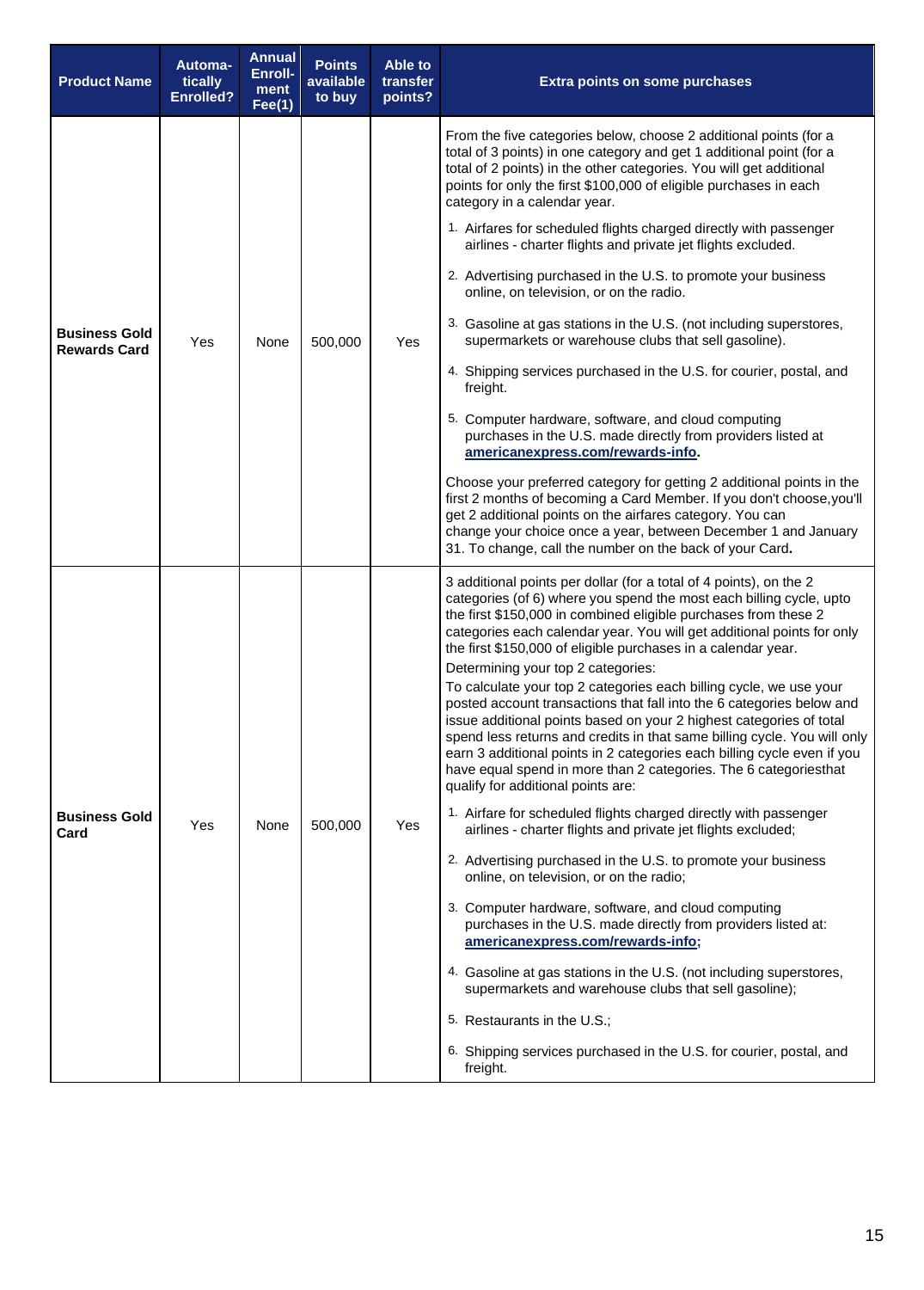| <b>Product Name</b>                                               | Automa-<br>tically<br><b>Enrolled?</b> | <b>Annual</b><br>Enroll-<br>ment<br>Fee(1) | <b>Points</b><br>available<br>to buy | Able to<br>transfer<br>points? | <b>Extra points on some purchases</b>                                                                                                                                                                                                                                                                                                                                                                                                                                                                                                                                                                                            |  |
|-------------------------------------------------------------------|----------------------------------------|--------------------------------------------|--------------------------------------|--------------------------------|----------------------------------------------------------------------------------------------------------------------------------------------------------------------------------------------------------------------------------------------------------------------------------------------------------------------------------------------------------------------------------------------------------------------------------------------------------------------------------------------------------------------------------------------------------------------------------------------------------------------------------|--|
| <b>Some Business</b><br><b>Green Cards</b>                        | <b>No</b>                              | \$40                                       | 500,000                              | Yes                            | No                                                                                                                                                                                                                                                                                                                                                                                                                                                                                                                                                                                                                               |  |
| <b>Business</b><br><b>Green Rewards</b><br>Card                   | Yes                                    | None                                       | 500,000                              | Yes                            | No.                                                                                                                                                                                                                                                                                                                                                                                                                                                                                                                                                                                                                              |  |
| <b>Business</b><br><b>Management</b><br><b>Account</b>            | <b>No</b>                              | None                                       | 100,000                              | <b>No</b>                      | <b>No</b>                                                                                                                                                                                                                                                                                                                                                                                                                                                                                                                                                                                                                        |  |
| <b>Business</b><br><b>Membership</b><br>Rewards <sup>®</sup> Card | Yes                                    | None                                       | 500,000                              | Yes                            | <b>No</b>                                                                                                                                                                                                                                                                                                                                                                                                                                                                                                                                                                                                                        |  |
| <b>Business</b><br><b>Platinum</b><br>$\text{Card}^{\circledR}$   | Yes                                    | None                                       | 500,000                              | <b>Yes</b>                     | 0.5 additional points (for a total of 1.5 points) for each dollar of<br>eligible purchases on your Card made at U.S. construction<br>material and hardware suppliers, at U.S. electronic goods retailers<br>and software & cloud system providers, and at U.S. shipping<br>providers as well as on each eligible purchase of \$5,000 or more<br>everywhere else (no category exclusions), on up to \$2 million of<br>these purchases per calendar year per account.<br>4 additional points (for a total of 5 points) for flights and eligible<br>hotels (prepaid hotels or prepaid travel packages) booked on<br>amextravel.com. |  |
| <b>Business</b><br><b>Purchase</b><br><b>Account</b>              | No                                     | \$40                                       | 500,000                              | Yes                            | <b>No</b>                                                                                                                                                                                                                                                                                                                                                                                                                                                                                                                                                                                                                        |  |
| <b>Executive</b><br><b>Business Card</b>                          | <b>No</b>                              | \$40                                       | 500,000                              | Yes                            | No                                                                                                                                                                                                                                                                                                                                                                                                                                                                                                                                                                                                                               |  |
| <b>Platinum</b><br><b>Business</b><br>Credit Card <sup>®</sup>    | <b>No</b>                              | None                                       | 100,000                              | <b>No</b>                      | <b>No</b>                                                                                                                                                                                                                                                                                                                                                                                                                                                                                                                                                                                                                        |  |
| <b>Small Business</b><br>$\text{Card}^{\text{SM}}$                | <b>No</b>                              | \$40                                       | 500,000                              | Yes                            | <b>No</b>                                                                                                                                                                                                                                                                                                                                                                                                                                                                                                                                                                                                                        |  |

#### **\*Notes**

1. If you pay an annual program fee for the Rewards Program, we'll bill your Card Account for the non-refundable fee on the anniversary of your enrollment date (the date we finish processing your enrollment).

2. If you already have a Card enrolled in the Rewards Program when you enroll a Business Card, we may automatically link the Business Card to your existing Rewards Account.

### **Corporate Cards**

Your company determines if your Corporate Card is eligible to participate in the Rewards Program and can change participation at any time.

| Corporate<br><b>Cards</b>                                         | <b>Automatically</b><br><b>Enrolled?</b><br>(2), (3), (4) | <b>Annual Program</b><br>Fee (1) | Points available to Able to transfer<br>buy | points? | <b>Extra points on some</b><br>purchases |
|-------------------------------------------------------------------|-----------------------------------------------------------|----------------------------------|---------------------------------------------|---------|------------------------------------------|
| American<br>Express <sup>®</sup><br>Corporate<br><b>GreenCard</b> | <b>No</b>                                                 | \$55                             | None                                        | Yes     | No                                       |